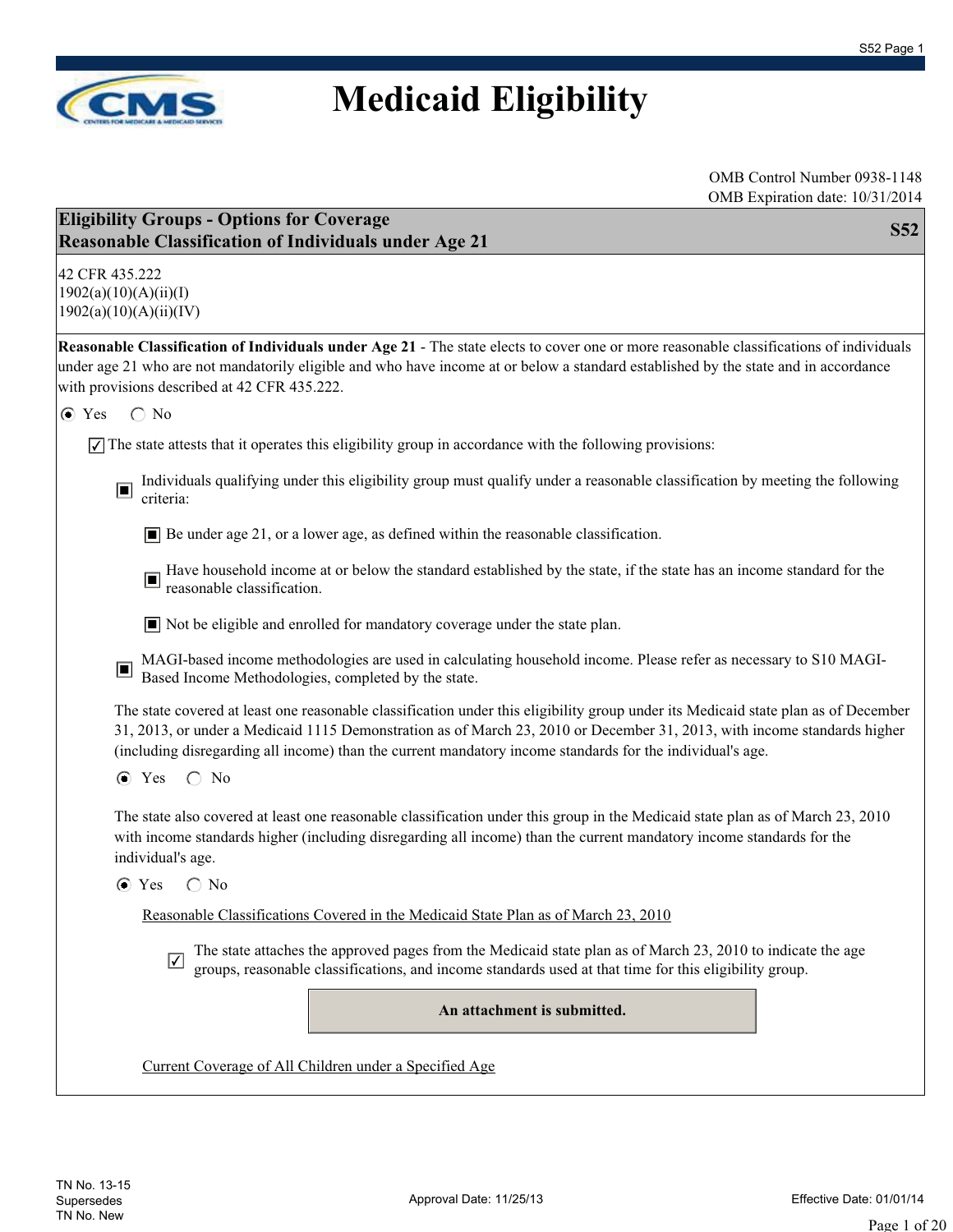

The state covers all children under a specified age limit, equal to or higher than the age limit and/or income standard used in the Medicaid state plan as of March 23, 2010, provided the income standard is higher than the current mandatory income standard for the individual's age. The age limit and/or income standard used must be no higher than any age limit and/or income standard covered in the Medicaid state plan as of December 31, 2013 or under a Medicaid 1115 Demonstration as of March 23, 2010 or December 31, 2013. Higher income standards may include the disregard of all income.

 $\bigcap$  Yes  $\bigcirc$  No

#### Current Coverage of Reasonable Classifications Covered in the Medicaid State Plan as of March 23, 2010

The state covers reasonable classifications of children previously covered in the Medicaid state plan as of March 23, 2010, with income standards higher than the current mandatory income standard for the age group. Age limits and income standards are equal to or higher than the Medicaid state plan as of March 23, 2010, but no higher than any age limit and/or income standard for this classification covered in the Medicaid state plan as of December 31, 2013 or under a Medicaid 1115 Demonstration as of March 23, 2010 or December 31, 2013. Higher income standards may include the disregard of all income.

 $\odot$  Yes  $\odot$  No

Indicate the reasonable classifications of children that were covered in the state plan in effect as of March 23, 2010 with income standards higher than the mandatory standards used for the child's age, using age limits and income standards that are not more restrictive than used in the state plan as of as March 23, 2010 and are not less restrictive than used in the Medicaid state plan as of December 31, 2013 or under a Medicaid 1115 Demonstration as of March 23, 2010 or December 31, 2013.

Current Coverage of Reasonable Classifications Covered in the Medicaid State Plan as of March 23, 2010

| <b>Reasonable Classifications of Children</b>                                                                                                                                             | S11 |
|-------------------------------------------------------------------------------------------------------------------------------------------------------------------------------------------|-----|
| Individuals for whom public agencies are assuming full or partial financial responsibility.                                                                                               |     |
| Individuals in adoptions subsidized in full or part by a public agency                                                                                                                    |     |
| Indicate the age which applies:                                                                                                                                                           |     |
|                                                                                                                                                                                           |     |
| Individuals in nursing facilities, if nursing facility services are provided under this plan<br>IX                                                                                        |     |
| Indicate the age which applies:                                                                                                                                                           |     |
|                                                                                                                                                                                           |     |
| Also individuals in Intermediate Care Facilities for Individuals with Intellectual Displatities (ICF III) 12.1<br>Disabilities (ICF-IID), if these services are provided under this plan. |     |
| Indicate the age which applies:                                                                                                                                                           |     |
|                                                                                                                                                                                           |     |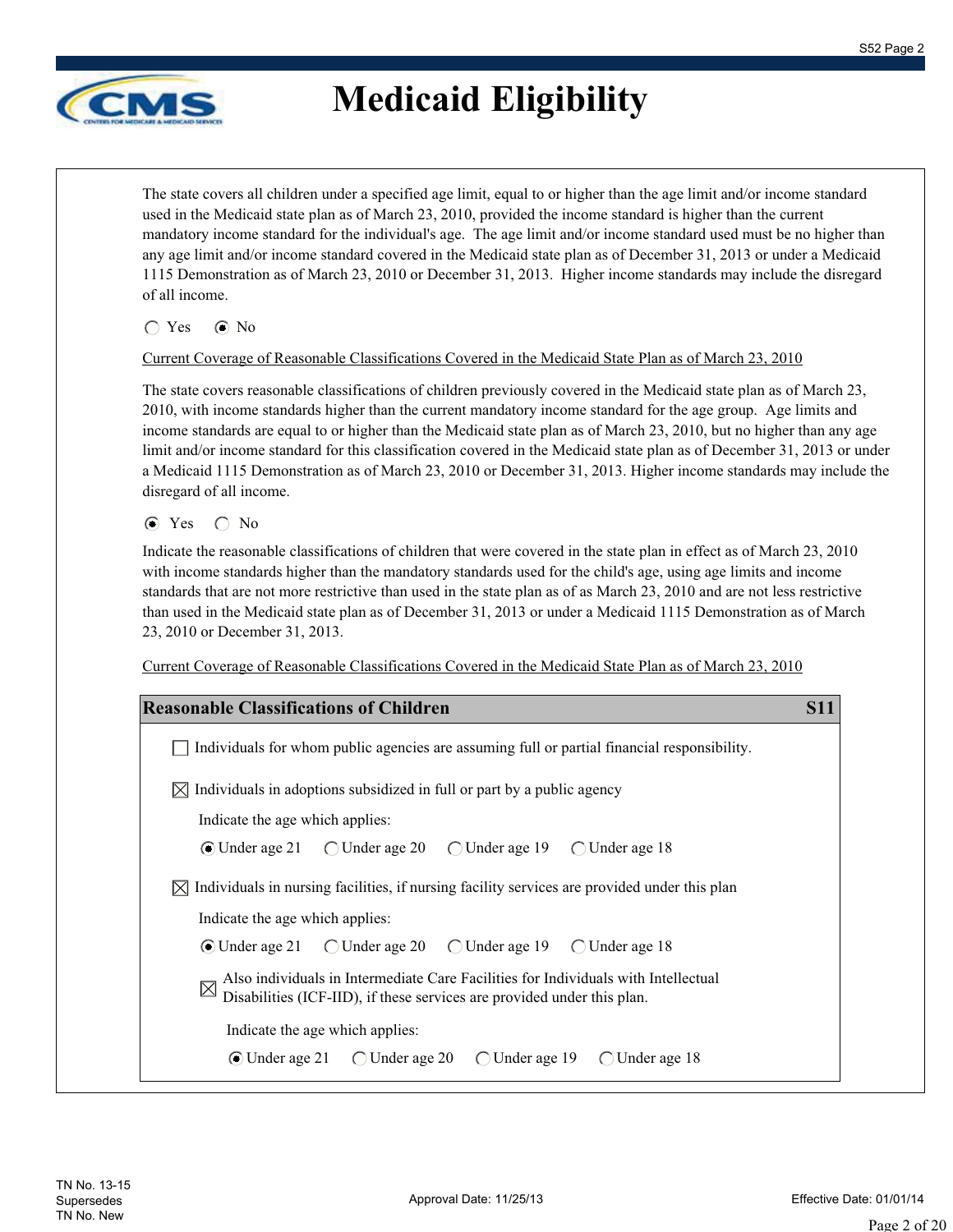

Individuals receiving active treatment as inpatients in psychiatric facilities or programs,  $\boxtimes$ if such services are provided under this plan Indicate the age which applies: Under age 21 Under age 20 Under age 19 Under age 18  $\boxtimes$  Other reasonable classifications Name of classification <br> Description <br> Age Limit All children who are in the + Custody of the Department Under age 21  $\mid \mid \mid \mid$   $\mid$ of Social Services. All children that are in foster care and for whom the Department of Social + Under age 21  $\vert \mathbf{X} \vert$ Services is assuming full or partial financial responsibility. All children under the jurisdiction of the South Dakota Department of + Corrections who are not Under age 21  $\parallel$  **X** inmates of a public insitution under the provisions of 42 CFR 435.1008. Adjudicated children under the guardianship of the South Dakota Human + Services Center who are Under age 21  $\vert \mathbf{X} \vert$ receiving inpatient treatment for drug and alcohol dependency. Adjudicated children under the guardianship of the South Dakota Human + Under age 21  $\|\mathsf{X}\|$ Services Center who are receiving inpatient psychiatric treatment.

Enter the income standard used for these classifications. The income standard must be higher than the mandatory standard for the child's age. It may be no lower than the income standard used in the state plan as of March 23, 2010 and no higher than the highest standard used in the Medicaid state plan as of December 31, 2013 or under a Medicaid 1115 Demonstration as of March 23, 2010 or December 31, 2013.

Click here once S11 form above is complete to view the income standards form.

#### **Individuals in adoptions subsidized in full or part by a public agency**

■ Income standard used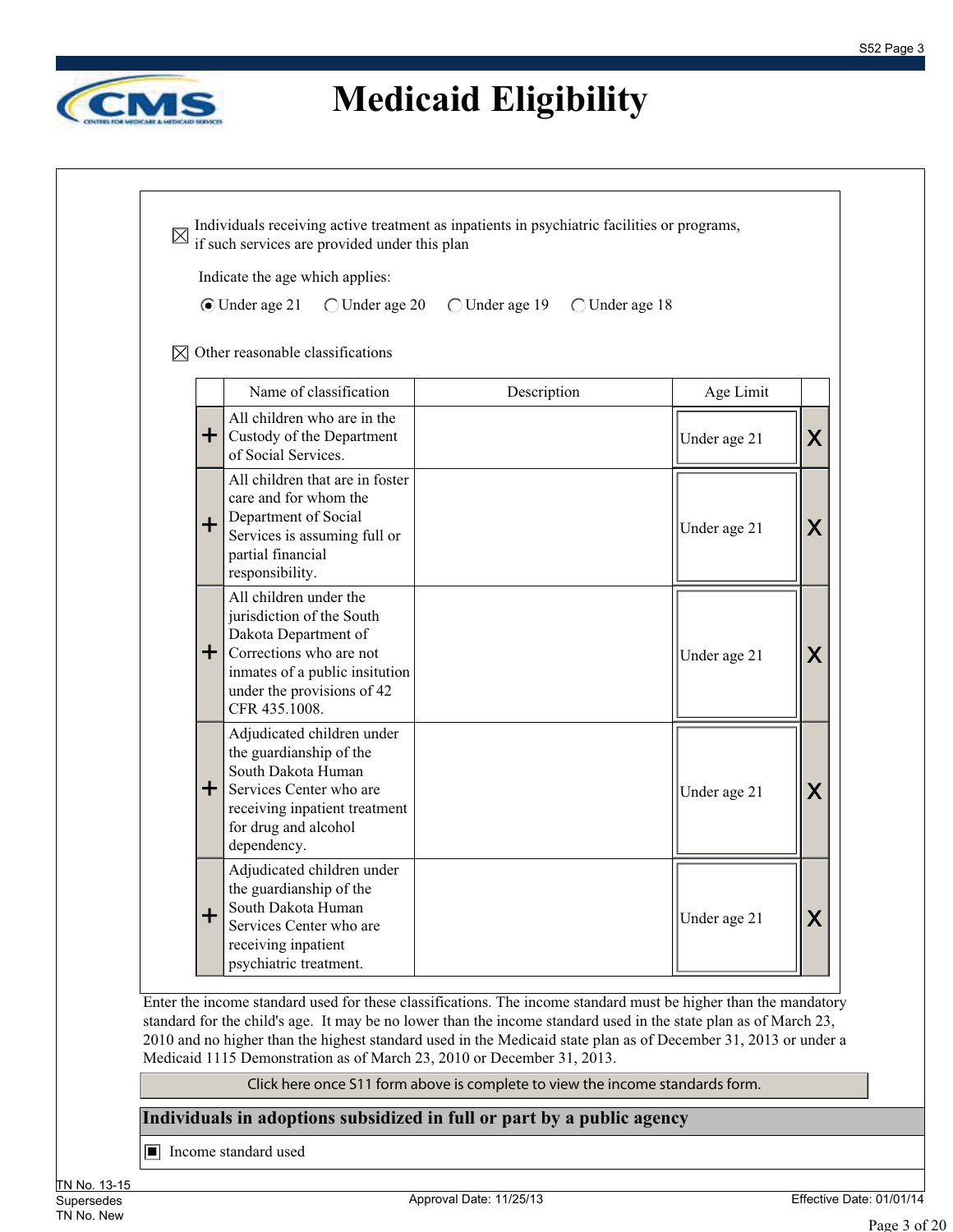

| The minimum income standard for this classification of children is the AFDC payment standard in effect<br>as of July 16, 1996, not converted to MAGI-equivalent. This standard is described in S14 AFDC Income<br>Standards.                                                                                                |
|-----------------------------------------------------------------------------------------------------------------------------------------------------------------------------------------------------------------------------------------------------------------------------------------------------------------------------|
| $\boxed{\blacksquare}$ Maximum income standard                                                                                                                                                                                                                                                                              |
| No income test was used (all income was disregarded) for this classification either in the Medicaid state<br>plan as of December 31, 2013, or under a Medicaid 1115 Demonstration as of March 23, 2010 or<br>December 31, 2013.                                                                                             |
| $\bigcap$ Yes<br>$\odot$ No                                                                                                                                                                                                                                                                                                 |
| The state certifies that it has submitted and received approval for its converted income standards<br>for this classification of children to MAGI-equivalent standards and the determination of the<br>$\sqrt{}$<br>maximum income standard to be used for this classification of children under this eligibility<br>group. |
| An attachment is submitted.                                                                                                                                                                                                                                                                                                 |
| The state's maximum income standard for this classification of children (which must exceed the<br>minimum for the classification) is:                                                                                                                                                                                       |
| The state's effective income level for this classification of children under the Medicaid state plan<br>• as of March 23, 2010, converted to a MAGI-equivalent percent of FPL or amounts by household<br>size.                                                                                                              |
|                                                                                                                                                                                                                                                                                                                             |
| The state's effective income level for this classification of children under the Medicaid state plan<br>as of December 31, 2013, converted to a MAGI-equivalent percent of FPL or amounts by<br>household size.                                                                                                             |
| The state's effective income level for this classification of children under a Medicaid 1115<br>Demonstration as of March 23, 2010, converted to a MAGI-equivalent percent of FPL or<br>amounts by household size.                                                                                                          |
| The state's effective income level for this classification of children under a Medicaid 1115<br>Demonstration as of December 31, 2013, converted to a MAGI-equivalent percent of FPL or<br>amounts by household size.                                                                                                       |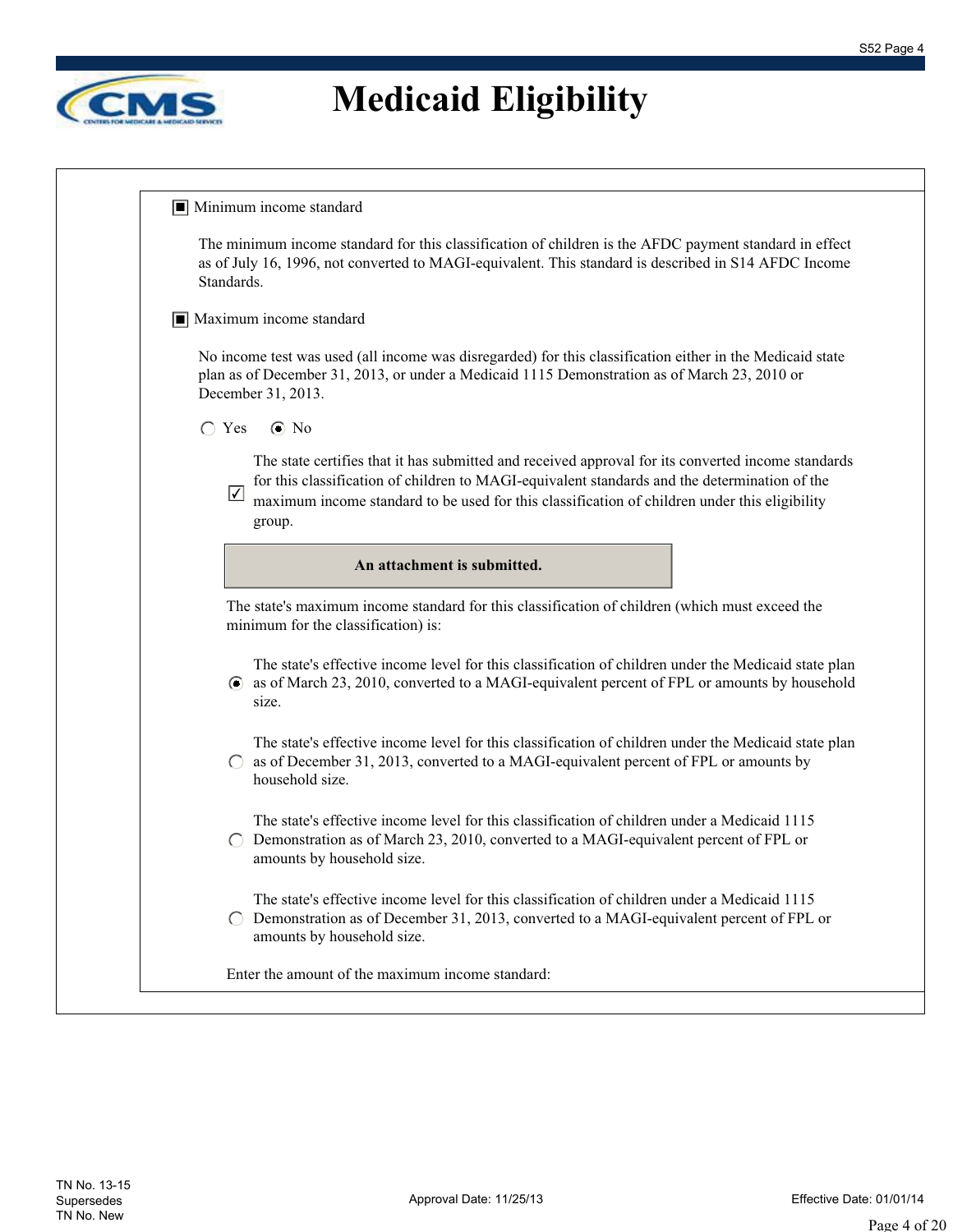

| equivalent standard. This standard is described in S14 AFDC Income Standards. This option<br>$\odot$<br>should only be selected for children 19 and older, and only if the state has not elected to cover the<br>Adult Group.<br>The state's TANF payment standard, converted to a MAGI-equivalent standard. This standard is<br>described in S14 AFDC Income Standards. This option should only be selected for children 19<br>and older, and only if the state has not elected to cover the Adult Group.<br>Other dollar amount<br>$\left( \right)$<br>Income standard chosen<br>Individuals qualify under this classification under the following income standard:<br>The minimum standard.<br>The maximum income standard.<br>$\bullet$<br>If not chosen as the maximum income standard, the state's effective income level for this<br>classification under the Medicaid state plan as of March 23, 2010, converted to a MAGI-equivalent<br>$\left( \right)$<br>percent of FPL or amounts by household size.<br>If not chosen as the maximum income standard, and if higher than the effective income level used<br>under the Medicaid state plan as of March 23, 2010, the state's effective income level for this<br>$\bigcirc$<br>classification under the Medicaid state plan as of December 31, 2013, converted to a MAGI-<br>equivalent percent of FPL or amounts by household size.<br>If not chosen as the maximum income standard, and if higher than the effective income level used<br>under the Medicaid state plan as of March 23, 2010, the state's effective income level for this<br>◯<br>classification under a Medicaid 1115 Demonstration as of March 23, 2010, converted to a MAGI-<br>equivalent percent of FPL or amounts by household size. |
|-------------------------------------------------------------------------------------------------------------------------------------------------------------------------------------------------------------------------------------------------------------------------------------------------------------------------------------------------------------------------------------------------------------------------------------------------------------------------------------------------------------------------------------------------------------------------------------------------------------------------------------------------------------------------------------------------------------------------------------------------------------------------------------------------------------------------------------------------------------------------------------------------------------------------------------------------------------------------------------------------------------------------------------------------------------------------------------------------------------------------------------------------------------------------------------------------------------------------------------------------------------------------------------------------------------------------------------------------------------------------------------------------------------------------------------------------------------------------------------------------------------------------------------------------------------------------------------------------------------------------------------------------------------------------------------------------------------------------------------------------------------------------|
|                                                                                                                                                                                                                                                                                                                                                                                                                                                                                                                                                                                                                                                                                                                                                                                                                                                                                                                                                                                                                                                                                                                                                                                                                                                                                                                                                                                                                                                                                                                                                                                                                                                                                                                                                                         |
|                                                                                                                                                                                                                                                                                                                                                                                                                                                                                                                                                                                                                                                                                                                                                                                                                                                                                                                                                                                                                                                                                                                                                                                                                                                                                                                                                                                                                                                                                                                                                                                                                                                                                                                                                                         |
|                                                                                                                                                                                                                                                                                                                                                                                                                                                                                                                                                                                                                                                                                                                                                                                                                                                                                                                                                                                                                                                                                                                                                                                                                                                                                                                                                                                                                                                                                                                                                                                                                                                                                                                                                                         |
|                                                                                                                                                                                                                                                                                                                                                                                                                                                                                                                                                                                                                                                                                                                                                                                                                                                                                                                                                                                                                                                                                                                                                                                                                                                                                                                                                                                                                                                                                                                                                                                                                                                                                                                                                                         |
|                                                                                                                                                                                                                                                                                                                                                                                                                                                                                                                                                                                                                                                                                                                                                                                                                                                                                                                                                                                                                                                                                                                                                                                                                                                                                                                                                                                                                                                                                                                                                                                                                                                                                                                                                                         |
|                                                                                                                                                                                                                                                                                                                                                                                                                                                                                                                                                                                                                                                                                                                                                                                                                                                                                                                                                                                                                                                                                                                                                                                                                                                                                                                                                                                                                                                                                                                                                                                                                                                                                                                                                                         |
|                                                                                                                                                                                                                                                                                                                                                                                                                                                                                                                                                                                                                                                                                                                                                                                                                                                                                                                                                                                                                                                                                                                                                                                                                                                                                                                                                                                                                                                                                                                                                                                                                                                                                                                                                                         |
|                                                                                                                                                                                                                                                                                                                                                                                                                                                                                                                                                                                                                                                                                                                                                                                                                                                                                                                                                                                                                                                                                                                                                                                                                                                                                                                                                                                                                                                                                                                                                                                                                                                                                                                                                                         |
|                                                                                                                                                                                                                                                                                                                                                                                                                                                                                                                                                                                                                                                                                                                                                                                                                                                                                                                                                                                                                                                                                                                                                                                                                                                                                                                                                                                                                                                                                                                                                                                                                                                                                                                                                                         |
|                                                                                                                                                                                                                                                                                                                                                                                                                                                                                                                                                                                                                                                                                                                                                                                                                                                                                                                                                                                                                                                                                                                                                                                                                                                                                                                                                                                                                                                                                                                                                                                                                                                                                                                                                                         |
| If not chosen as the maximum income standard, and if higher than the effective income level used<br>under the Medicaid state plan as of March 23, 2010, the state's effective income level for this<br>classification under a Medicaid 1115 Demonstration as of December 31, 2013, converted to a MAGI-<br>equivalent percent of FPL or amounts by household size.                                                                                                                                                                                                                                                                                                                                                                                                                                                                                                                                                                                                                                                                                                                                                                                                                                                                                                                                                                                                                                                                                                                                                                                                                                                                                                                                                                                                      |
| Another income standard in-between the minimum and maximum standards allowed, provided it is<br>higher than the effective income level for this classification in the state plan as of March 23, 2010,<br>$\left( \begin{array}{c} \end{array} \right)$<br>converted to a MAGI equivalent.                                                                                                                                                                                                                                                                                                                                                                                                                                                                                                                                                                                                                                                                                                                                                                                                                                                                                                                                                                                                                                                                                                                                                                                                                                                                                                                                                                                                                                                                              |
|                                                                                                                                                                                                                                                                                                                                                                                                                                                                                                                                                                                                                                                                                                                                                                                                                                                                                                                                                                                                                                                                                                                                                                                                                                                                                                                                                                                                                                                                                                                                                                                                                                                                                                                                                                         |
| Individuals in nursing facilities, if nursing facility services are provided under this plan                                                                                                                                                                                                                                                                                                                                                                                                                                                                                                                                                                                                                                                                                                                                                                                                                                                                                                                                                                                                                                                                                                                                                                                                                                                                                                                                                                                                                                                                                                                                                                                                                                                                            |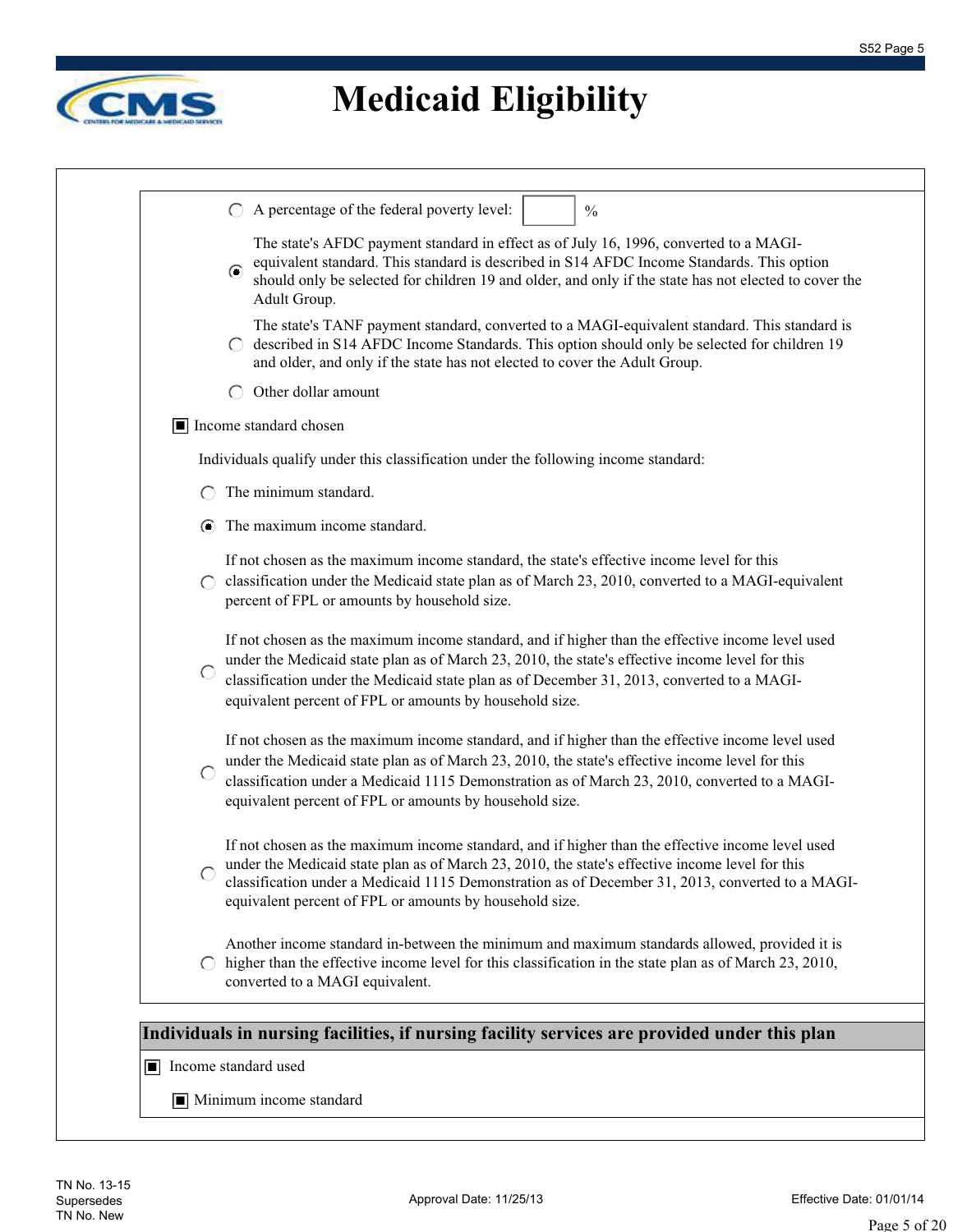

The minimum income standard for this classification of children is the AFDC payment standard in effect as of July 16, 1996, not converted to MAGI-equivalent. This standard is described in S14 AFDC Income Standards.

#### ■ Maximum income standard

No income test was used (all income was disregarded) for this classification either in the Medicaid state plan as of December 31, 2013, or under a Medicaid 1115 Demonstration as of March 23, 2010 or December 31, 2013.

#### $\bigcap$  Yes  $\bigcirc$  No

The state certifies that it has submitted and received approval for its converted income standards for this classification of children to MAGI-equivalent standards and the determination of the

maximum income standard to be used for this classification of children under this eligibility group. ✔

**An attachment is submitted.**

The state's maximum income standard for this classification of children (which must exceed the minimum for the classification) is:

The state's effective income level for this classification of children under the Medicaid state plan as of March 23, 2010, converted to a MAGI-equivalent percent of FPL or amounts by household size.

The state's effective income level for this classification of children under the Medicaid state plan  $\circ$  as of December 31, 2013, converted to a MAGI-equivalent percent of FPL or amounts by household size.

The state's effective income level for this classification of children under a Medicaid 1115  $\bigcirc$  Demonstration as of March 23, 2010, converted to a MAGI-equivalent percent of FPL or amounts by household size.

The state's effective income level for this classification of children under a Medicaid 1115  $\circ$  Demonstration as of December 31, 2013, converted to a MAGI-equivalent percent of FPL or amounts by household size.

Enter the amount of the maximum income standard:

 $\bigcirc$  A percentage of the federal poverty level:

The state's AFDC payment standard in effect as of July 16, 1996, converted to a MAGIequivalent standard. This standard is described in S14 AFDC Income Standards. This option

 $\odot$ should only be selected for children 19 and older, and only if the state has not elected to cover the Adult Group.

 $\frac{0}{0}$ 

The state's TANF payment standard, converted to a MAGI-equivalent standard. This standard is  $\bigcirc$  described in S14 AFDC Income Standards. This option should only be selected for children 19 and older, and only if the state has not elected to cover the Adult Group.

 $\bigcap$  Other dollar amount

Approval Date: 11/25/13 Effective Date: 01/01/14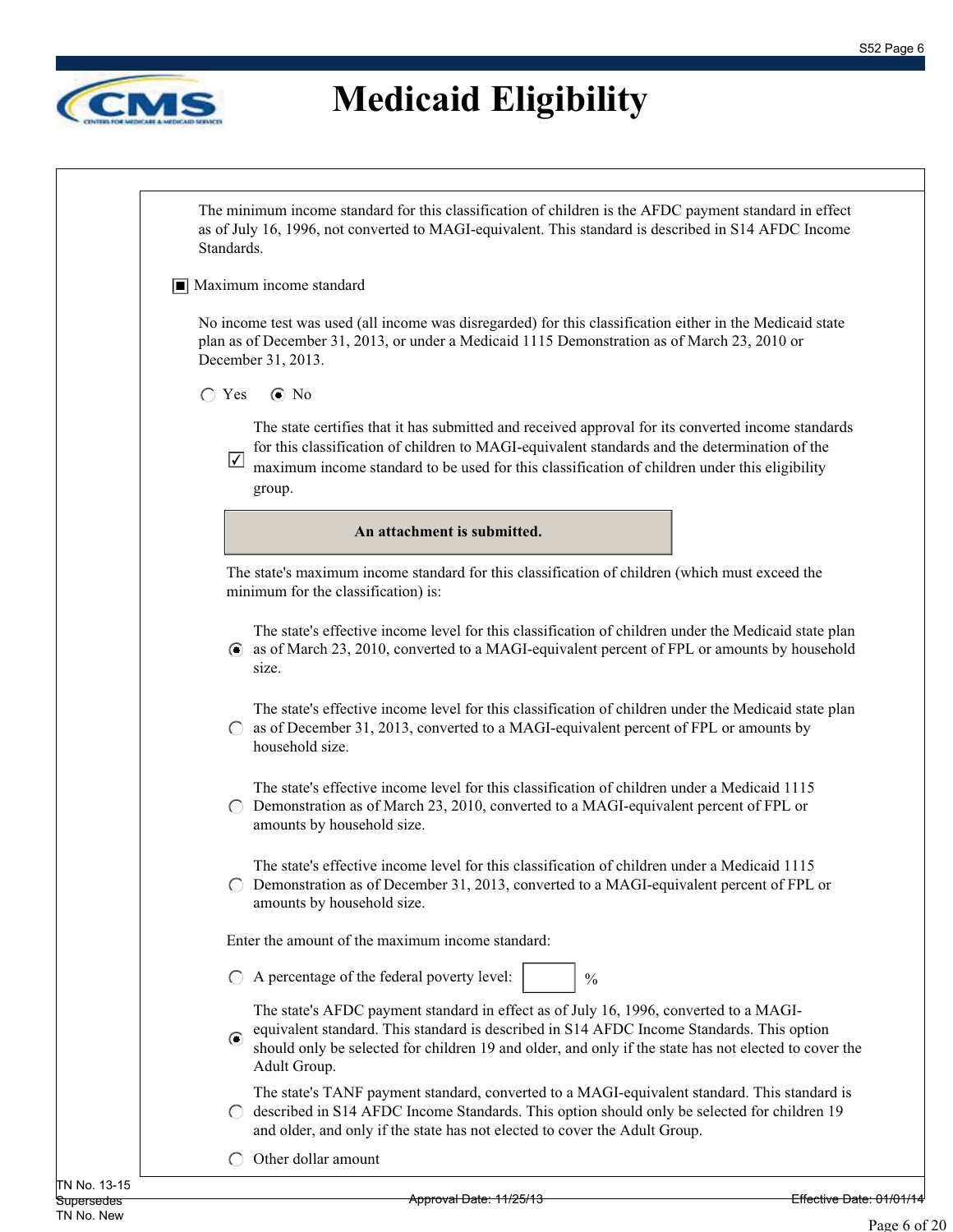

|                  | Individuals qualify under this classification under the following income standard:                                                                                                                                                                                                                                                                                 |
|------------------|--------------------------------------------------------------------------------------------------------------------------------------------------------------------------------------------------------------------------------------------------------------------------------------------------------------------------------------------------------------------|
|                  | The minimum standard.                                                                                                                                                                                                                                                                                                                                              |
| $\odot$          | The maximum income standard.                                                                                                                                                                                                                                                                                                                                       |
|                  | If not chosen as the maximum income standard, the state's effective income level for this<br>classification under the Medicaid state plan as of March 23, 2010, converted to a MAGI-equivalent<br>percent of FPL or amounts by household size.                                                                                                                     |
|                  | If not chosen as the maximum income standard, and if higher than the effective income level used<br>under the Medicaid state plan as of March 23, 2010, the state's effective income level for this<br>classification under the Medicaid state plan as of December 31, 2013, converted to a MAGI-<br>equivalent percent of FPL or amounts by household size.       |
| $\bigcirc$       | If not chosen as the maximum income standard, and if higher than the effective income level used<br>under the Medicaid state plan as of March 23, 2010, the state's effective income level for this<br>classification under a Medicaid 1115 Demonstration as of March 23, 2010, converted to a MAGI-<br>equivalent percent of FPL or amounts by household size.    |
|                  | If not chosen as the maximum income standard, and if higher than the effective income level used<br>under the Medicaid state plan as of March 23, 2010, the state's effective income level for this<br>classification under a Medicaid 1115 Demonstration as of December 31, 2013, converted to a MAGI-<br>equivalent percent of FPL or amounts by household size. |
| $\left( \right)$ | Another income standard in-between the minimum and maximum standards allowed, provided it is<br>higher than the effective income level for this classification in the state plan as of March 23, 2010,<br>converted to a MAGI equivalent.                                                                                                                          |
|                  | Also individuals in Intermediate Care Facilities for Individuals with Intellectual<br>Disabilities (ICF-IID), if these services are provided under this plan.<br>$\blacksquare$ Income standard used                                                                                                                                                               |
|                  | $\boxed{\blacksquare}$ Minimum income standard                                                                                                                                                                                                                                                                                                                     |
|                  | The minimum income standard for this classification of children is the AFDC payment standard in effect<br>as of July 16, 1996, not converted to MAGI-equivalent. This standard is described in S14 AFDC Income<br>Standards.                                                                                                                                       |
|                  | $\blacksquare$ Maximum income standard                                                                                                                                                                                                                                                                                                                             |
|                  | No income test was used (all income was disregarded) for this classification either in the Medicaid state<br>plan as of December 31, 2013, or under a Medicaid 1115 Demonstration as of March 23, 2010 or<br>December 31, 2013.                                                                                                                                    |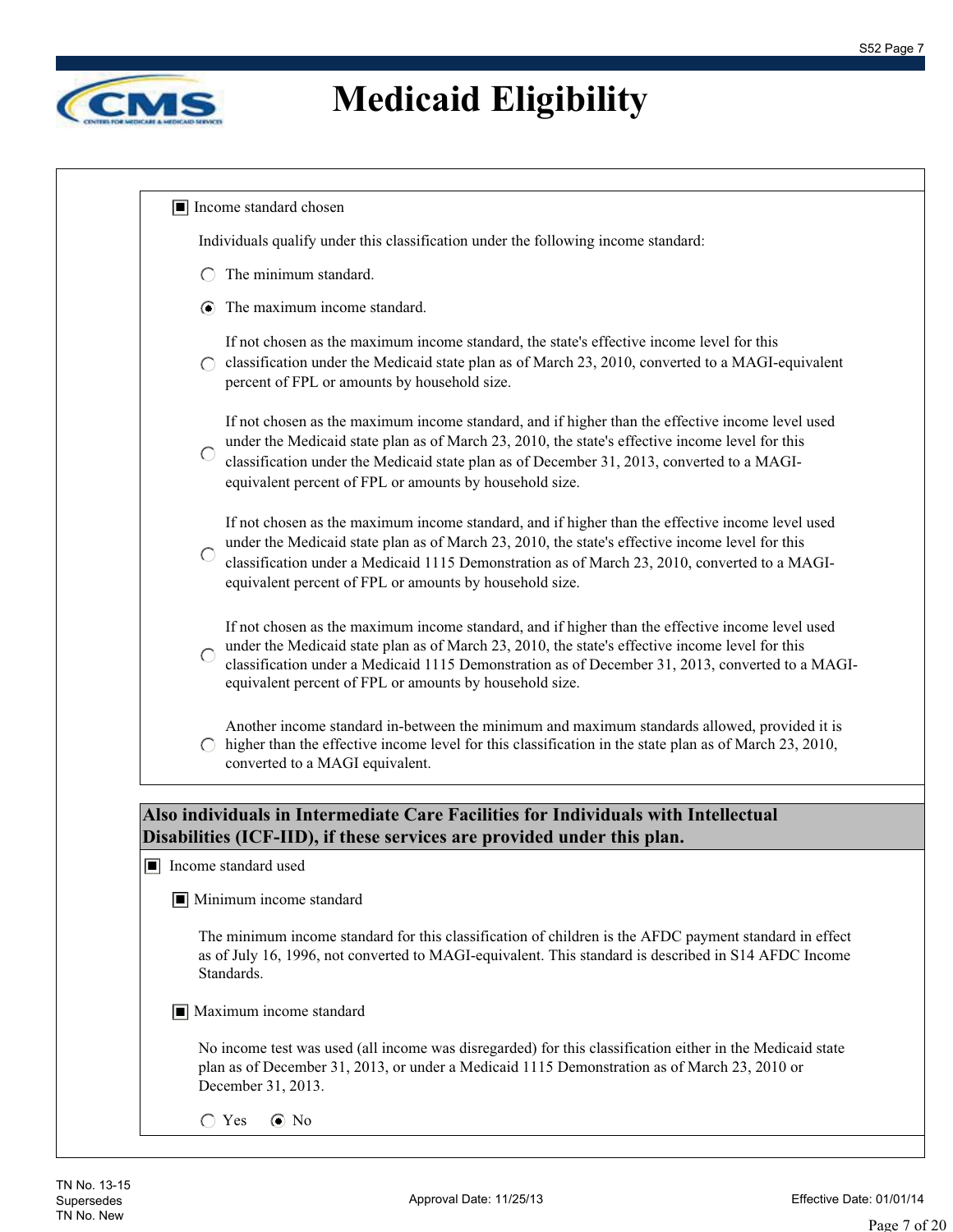

| $\sqrt{}$                                     | The state certifies that it has submitted and received approval for its converted income standards<br>for this classification of children to MAGI-equivalent standards and the determination of the<br>maximum income standard to be used for this classification of children under this eligibility<br>group. |
|-----------------------------------------------|----------------------------------------------------------------------------------------------------------------------------------------------------------------------------------------------------------------------------------------------------------------------------------------------------------------|
|                                               | An attachment is submitted.                                                                                                                                                                                                                                                                                    |
|                                               | The state's maximum income standard for this classification of children (which must exceed the<br>minimum for the classification) is:                                                                                                                                                                          |
| $\left( \bullet \right)$                      | The state's effective income level for this classification of children under the Medicaid state plan<br>as of March 23, 2010, converted to a MAGI-equivalent percent of FPL or amounts by household<br>size.                                                                                                   |
| $\left( \begin{array}{c} \end{array} \right)$ | The state's effective income level for this classification of children under the Medicaid state plan<br>as of December 31, 2013, converted to a MAGI-equivalent percent of FPL or amounts by<br>household size.                                                                                                |
|                                               | The state's effective income level for this classification of children under a Medicaid 1115<br>Demonstration as of March 23, 2010, converted to a MAGI-equivalent percent of FPL or<br>amounts by household size.                                                                                             |
|                                               | The state's effective income level for this classification of children under a Medicaid 1115<br>Demonstration as of December 31, 2013, converted to a MAGI-equivalent percent of FPL or<br>amounts by household size.                                                                                          |
|                                               | Enter the amount of the maximum income standard:                                                                                                                                                                                                                                                               |
|                                               | A percentage of the federal poverty level:<br>$\frac{0}{0}$                                                                                                                                                                                                                                                    |
| $\odot$                                       | The state's AFDC payment standard in effect as of July 16, 1996, converted to a MAGI-<br>equivalent standard. This standard is described in S14 AFDC Income Standards. This option<br>should only be selected for children 19 and older, and only if the state has not elected to cover the<br>Adult Group.    |
|                                               | The state's TANF payment standard, converted to a MAGI-equivalent standard. This standard is<br>described in S14 AFDC Income Standards. This option should only be selected for children 19<br>and older, and only if the state has not elected to cover the Adult Group.                                      |
| $\left( \begin{array}{c} \end{array} \right)$ | Other dollar amount                                                                                                                                                                                                                                                                                            |
|                                               | $\boxed{\blacksquare}$ Income standard chosen                                                                                                                                                                                                                                                                  |
|                                               | Individuals qualify under this classification under the following income standard:                                                                                                                                                                                                                             |
|                                               | The minimum standard.                                                                                                                                                                                                                                                                                          |
|                                               | The maximum income standard.                                                                                                                                                                                                                                                                                   |
|                                               | If not chosen as the maximum income standard, the state's effective income level for this<br>classification under the Medicaid state plan as of March 23, 2010, converted to a MAGI-equivalent<br>percent of FPL or amounts by household size.                                                                 |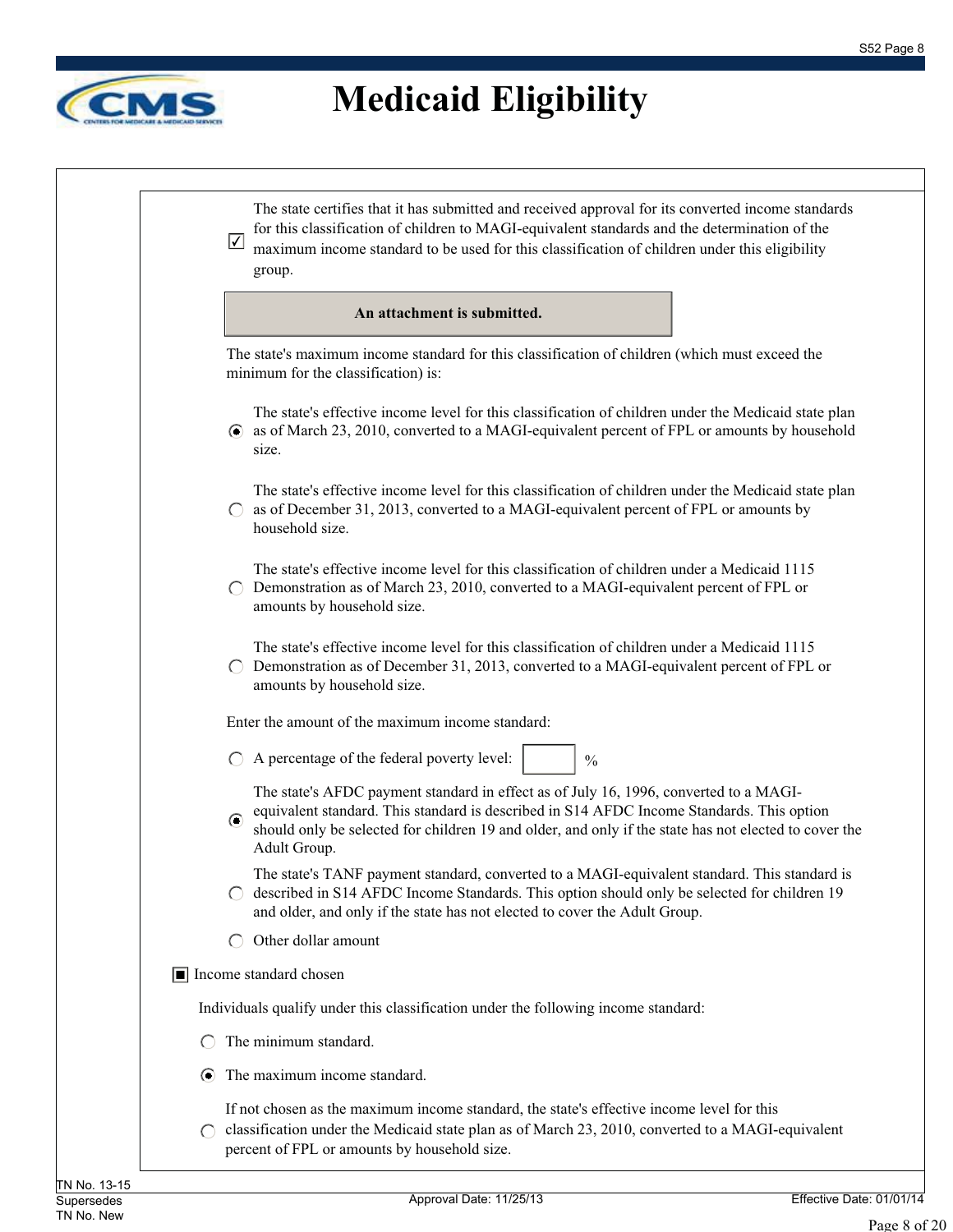

|            | $\Box$ Income standard used<br>$\blacksquare$ Minimum income standard<br>Standards.<br>$\boxed{\blacksquare}$ Maximum income standard<br>No income test was used (all income was disregarded) for this classification either in the Medicaid state<br>plan as of December 31, 2013, or under a Medicaid 1115 Demonstration as of March 23, 2010 or<br>December 31, 2013.<br>$\bigcirc$ Yes<br>$\odot$ No<br>The state certifies that it has submitted and received approval for its converted income standards<br>for this classification of children to MAGI-equivalent standards and the determination of the<br>$\sqrt{}$<br>maximum income standard to be used for this classification of children under this eligibility<br>group. |
|------------|-----------------------------------------------------------------------------------------------------------------------------------------------------------------------------------------------------------------------------------------------------------------------------------------------------------------------------------------------------------------------------------------------------------------------------------------------------------------------------------------------------------------------------------------------------------------------------------------------------------------------------------------------------------------------------------------------------------------------------------------|
|            |                                                                                                                                                                                                                                                                                                                                                                                                                                                                                                                                                                                                                                                                                                                                         |
|            | The minimum income standard for this classification of children is the AFDC payment standard in effect<br>as of July 16, 1996, not converted to MAGI-equivalent. This standard is described in S14 AFDC Income                                                                                                                                                                                                                                                                                                                                                                                                                                                                                                                          |
|            |                                                                                                                                                                                                                                                                                                                                                                                                                                                                                                                                                                                                                                                                                                                                         |
|            |                                                                                                                                                                                                                                                                                                                                                                                                                                                                                                                                                                                                                                                                                                                                         |
|            |                                                                                                                                                                                                                                                                                                                                                                                                                                                                                                                                                                                                                                                                                                                                         |
|            |                                                                                                                                                                                                                                                                                                                                                                                                                                                                                                                                                                                                                                                                                                                                         |
|            | if such services are provided under this plan                                                                                                                                                                                                                                                                                                                                                                                                                                                                                                                                                                                                                                                                                           |
|            | Individuals receiving active treatment as inpatients in psychiatric facilities or programs,                                                                                                                                                                                                                                                                                                                                                                                                                                                                                                                                                                                                                                             |
|            | Another income standard in-between the minimum and maximum standards allowed, provided it is<br>higher than the effective income level for this classification in the state plan as of March 23, 2010,<br>converted to a MAGI equivalent.                                                                                                                                                                                                                                                                                                                                                                                                                                                                                               |
|            | If not chosen as the maximum income standard, and if higher than the effective income level used<br>under the Medicaid state plan as of March 23, 2010, the state's effective income level for this<br>classification under a Medicaid 1115 Demonstration as of December 31, 2013, converted to a MAGI-<br>equivalent percent of FPL or amounts by household size.                                                                                                                                                                                                                                                                                                                                                                      |
| $\bigcirc$ | If not chosen as the maximum income standard, and if higher than the effective income level used<br>under the Medicaid state plan as of March 23, 2010, the state's effective income level for this<br>classification under a Medicaid 1115 Demonstration as of March 23, 2010, converted to a MAGI-<br>equivalent percent of FPL or amounts by household size.                                                                                                                                                                                                                                                                                                                                                                         |
| $\bigcirc$ | If not chosen as the maximum income standard, and if higher than the effective income level used<br>under the Medicaid state plan as of March 23, 2010, the state's effective income level for this<br>classification under the Medicaid state plan as of December 31, 2013, converted to a MAGI-<br>equivalent percent of FPL or amounts by household size.                                                                                                                                                                                                                                                                                                                                                                            |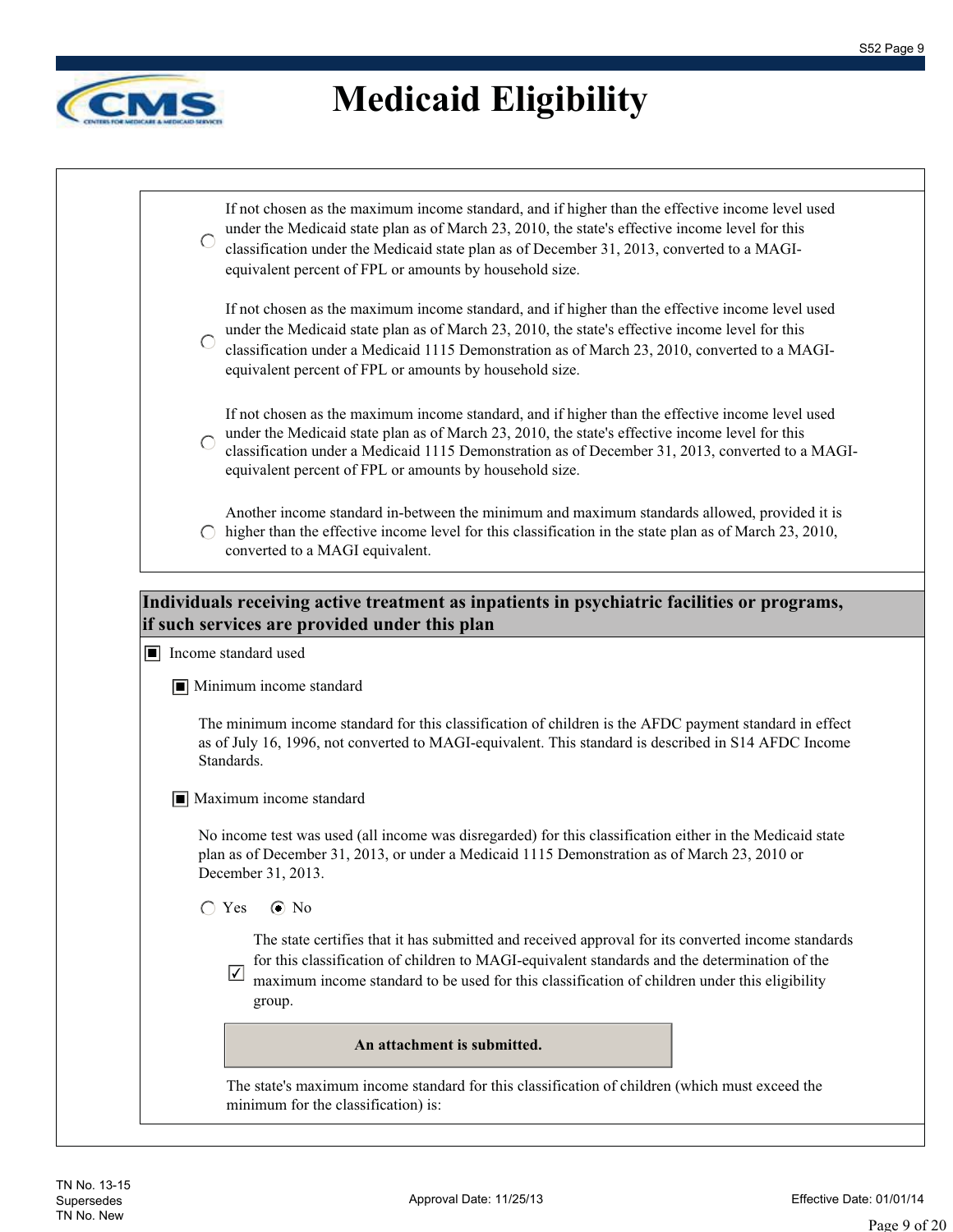

| The state's effective income level for this classification of children under the Medicaid state plan<br>• as of March 23, 2010, converted to a MAGI-equivalent percent of FPL or amounts by household<br>size.                                                                                                                                               |
|--------------------------------------------------------------------------------------------------------------------------------------------------------------------------------------------------------------------------------------------------------------------------------------------------------------------------------------------------------------|
|                                                                                                                                                                                                                                                                                                                                                              |
| The state's effective income level for this classification of children under the Medicaid state plan<br>as of December 31, 2013, converted to a MAGI-equivalent percent of FPL or amounts by<br>household size.                                                                                                                                              |
| The state's effective income level for this classification of children under a Medicaid 1115<br>Demonstration as of March 23, 2010, converted to a MAGI-equivalent percent of FPL or<br>amounts by household size.                                                                                                                                           |
| The state's effective income level for this classification of children under a Medicaid 1115<br>Demonstration as of December 31, 2013, converted to a MAGI-equivalent percent of FPL or<br>amounts by household size.                                                                                                                                        |
| Enter the amount of the maximum income standard:                                                                                                                                                                                                                                                                                                             |
| A percentage of the federal poverty level:<br>$\frac{0}{0}$                                                                                                                                                                                                                                                                                                  |
| The state's AFDC payment standard in effect as of July 16, 1996, converted to a MAGI-<br>equivalent standard. This standard is described in S14 AFDC Income Standards. This option<br>$\odot$<br>should only be selected for children 19 and older, and only if the state has not elected to cover the<br>Adult Group.                                       |
| The state's TANF payment standard, converted to a MAGI-equivalent standard. This standard is<br>described in S14 AFDC Income Standards. This option should only be selected for children 19<br>and older, and only if the state has not elected to cover the Adult Group.                                                                                    |
| Other dollar amount                                                                                                                                                                                                                                                                                                                                          |
| Income standard chosen                                                                                                                                                                                                                                                                                                                                       |
| Individuals qualify under this classification under the following income standard:                                                                                                                                                                                                                                                                           |
| The minimum standard.                                                                                                                                                                                                                                                                                                                                        |
| The maximum income standard.                                                                                                                                                                                                                                                                                                                                 |
| If not chosen as the maximum income standard, the state's effective income level for this<br>classification under the Medicaid state plan as of March 23, 2010, converted to a MAGI-equivalent<br>percent of FPL or amounts by household size.                                                                                                               |
| If not chosen as the maximum income standard, and if higher than the effective income level used<br>under the Medicaid state plan as of March 23, 2010, the state's effective income level for this<br>classification under the Medicaid state plan as of December 31, 2013, converted to a MAGI-<br>equivalent percent of FPL or amounts by household size. |
| If not chosen as the maximum income standard, and if higher than the effective income level used<br>under the Medicaid state plan as of March 23, 2010, the state's effective income level for this<br>classification under a Medicaid 1115 Demonstration as of March 23, 2010, converted to a MAGI-                                                         |
|                                                                                                                                                                                                                                                                                                                                                              |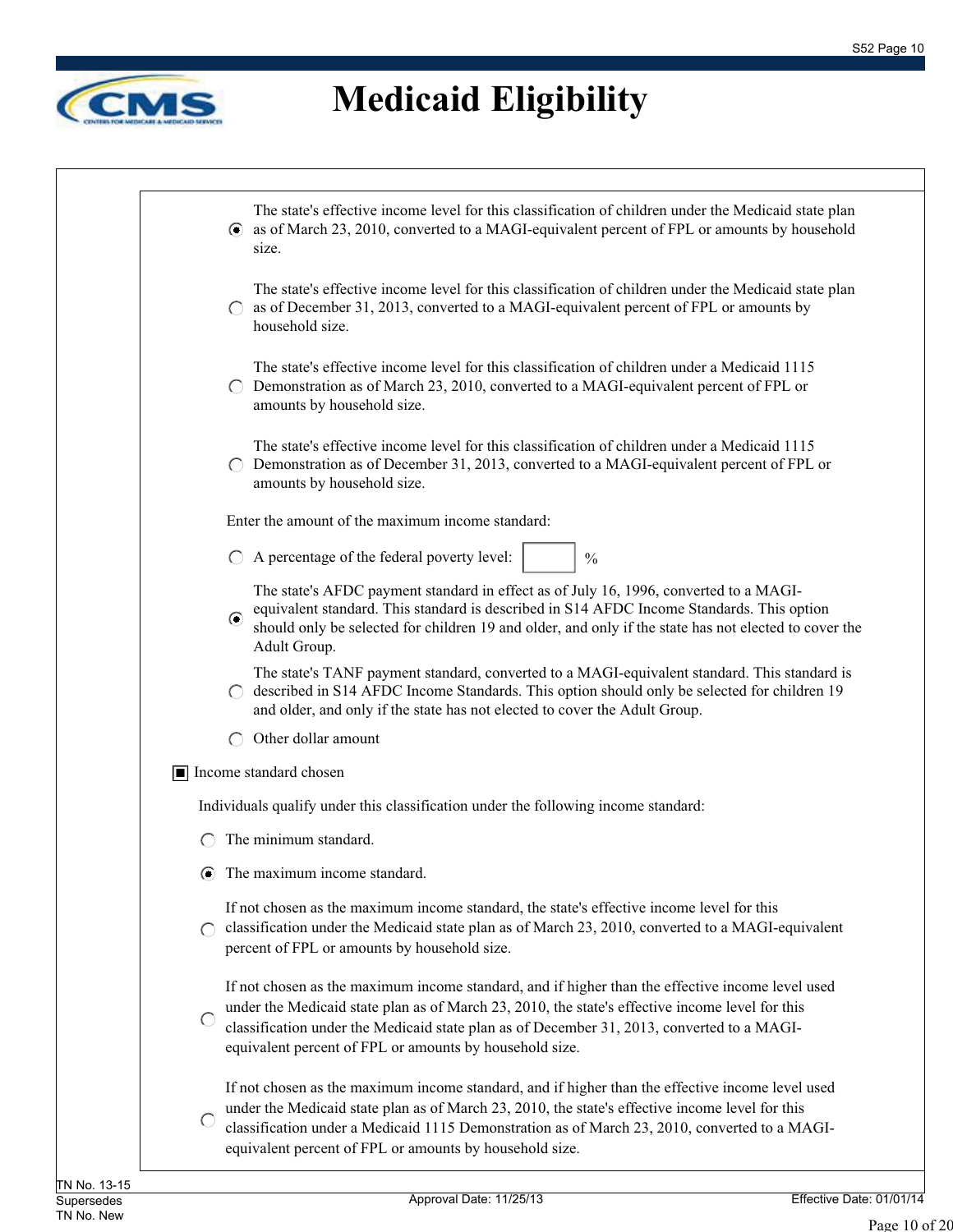$\overline{\phantom{a}}$ 



 $\sqrt{ }$ 

|                                | If not chosen as the maximum income standard, and if higher than the effective income level used<br>under the Medicaid state plan as of March 23, 2010, the state's effective income level for this<br>classification under a Medicaid 1115 Demonstration as of December 31, 2013, converted to a MAGI-<br>equivalent percent of FPL or amounts by household size. |
|--------------------------------|--------------------------------------------------------------------------------------------------------------------------------------------------------------------------------------------------------------------------------------------------------------------------------------------------------------------------------------------------------------------|
| $\bigcirc$                     | Another income standard in-between the minimum and maximum standards allowed, provided it is<br>higher than the effective income level for this classification in the state plan as of March 23, 2010,<br>converted to a MAGI equivalent.                                                                                                                          |
|                                | All children who are in the Custody of the Department of Social Services.                                                                                                                                                                                                                                                                                          |
| Income standard used           |                                                                                                                                                                                                                                                                                                                                                                    |
|                                | $\blacksquare$ Minimum income standard                                                                                                                                                                                                                                                                                                                             |
| Standards.                     | The minimum income standard for this classification of children is the AFDC payment standard in effect<br>as of July 16, 1996, not converted to MAGI-equivalent. This standard is described in S14 AFDC Income                                                                                                                                                     |
|                                | $\blacksquare$ Maximum income standard                                                                                                                                                                                                                                                                                                                             |
|                                | No income test was used (all income was disregarded) for this classification either in the Medicaid state<br>plan as of December 31, 2013, or under a Medicaid 1115 Demonstration as of March 23, 2010 or<br>December 31, 2013.                                                                                                                                    |
| $\bigcirc$ Yes                 | $\odot$ No                                                                                                                                                                                                                                                                                                                                                         |
| $\vert\blacktriangledown\vert$ | The state certifies that it has submitted and received approval for its converted income standards<br>for this classification of children to MAGI-equivalent standards and the determination of the<br>maximum income standard to be used for this classification of children under this eligibility<br>group.                                                     |
|                                | An attachment is submitted.                                                                                                                                                                                                                                                                                                                                        |
|                                | The state's maximum income standard for this classification of children (which must exceed the<br>minimum for the classification) is:                                                                                                                                                                                                                              |
|                                | The state's effective income level for this classification of children under the Medicaid state plan<br>• as of March 23, 2010, converted to a MAGI-equivalent percent of FPL or amounts by household<br>size.                                                                                                                                                     |
|                                | The state's effective income level for this classification of children under the Medicaid state plan<br>as of December 31, 2013, converted to a MAGI-equivalent percent of FPL or amounts by<br>household size.                                                                                                                                                    |
|                                | The state's effective income level for this classification of children under a Medicaid 1115                                                                                                                                                                                                                                                                       |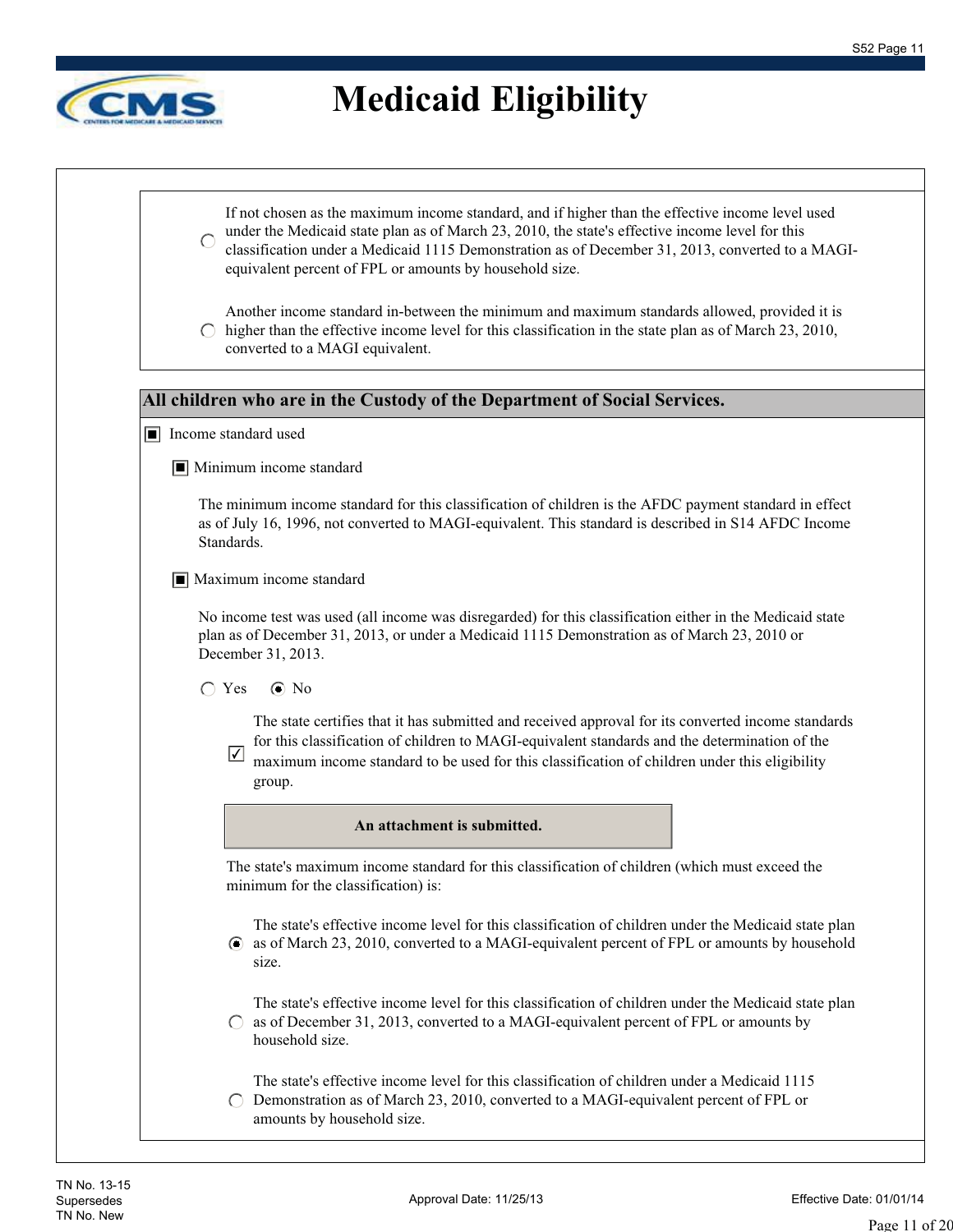$\overline{\phantom{a}}$ 



|                        | The state's effective income level for this classification of children under a Medicaid 1115<br>Demonstration as of December 31, 2013, converted to a MAGI-equivalent percent of FPL or<br>amounts by household size.                                                                                                                                              |
|------------------------|--------------------------------------------------------------------------------------------------------------------------------------------------------------------------------------------------------------------------------------------------------------------------------------------------------------------------------------------------------------------|
|                        | Enter the amount of the maximum income standard:                                                                                                                                                                                                                                                                                                                   |
|                        | A percentage of the federal poverty level:<br>$\frac{0}{0}$                                                                                                                                                                                                                                                                                                        |
|                        | The state's AFDC payment standard in effect as of July 16, 1996, converted to a MAGI-<br>equivalent standard. This standard is described in S14 AFDC Income Standards. This option<br>$\odot$<br>should only be selected for children 19 and older, and only if the state has not elected to cover the<br>Adult Group.                                             |
|                        | The state's TANF payment standard, converted to a MAGI-equivalent standard. This standard is<br>described in S14 AFDC Income Standards. This option should only be selected for children 19<br>and older, and only if the state has not elected to cover the Adult Group.                                                                                          |
|                        | Other dollar amount                                                                                                                                                                                                                                                                                                                                                |
|                        | Income standard chosen                                                                                                                                                                                                                                                                                                                                             |
|                        | Individuals qualify under this classification under the following income standard:                                                                                                                                                                                                                                                                                 |
|                        | The minimum standard.                                                                                                                                                                                                                                                                                                                                              |
| $\bullet$              | The maximum income standard.                                                                                                                                                                                                                                                                                                                                       |
| $\bigcap$              | If not chosen as the maximum income standard, the state's effective income level for this<br>classification under the Medicaid state plan as of March 23, 2010, converted to a MAGI-equivalent<br>percent of FPL or amounts by household size.                                                                                                                     |
| O                      | If not chosen as the maximum income standard, and if higher than the effective income level used<br>under the Medicaid state plan as of March 23, 2010, the state's effective income level for this<br>classification under the Medicaid state plan as of December 31, 2013, converted to a MAGI-<br>equivalent percent of FPL or amounts by household size.       |
|                        | If not chosen as the maximum income standard, and if higher than the effective income level used<br>under the Medicaid state plan as of March 23, 2010, the state's effective income level for this<br>classification under a Medicaid 1115 Demonstration as of March 23, 2010, converted to a MAGI-<br>equivalent percent of FPL or amounts by household size.    |
| $\bigcap$              | If not chosen as the maximum income standard, and if higher than the effective income level used<br>under the Medicaid state plan as of March 23, 2010, the state's effective income level for this<br>classification under a Medicaid 1115 Demonstration as of December 31, 2013, converted to a MAGI-<br>equivalent percent of FPL or amounts by household size. |
| $\left( \quad \right)$ | Another income standard in-between the minimum and maximum standards allowed, provided it is<br>higher than the effective income level for this classification in the state plan as of March 23, 2010,<br>converted to a MAGI equivalent.                                                                                                                          |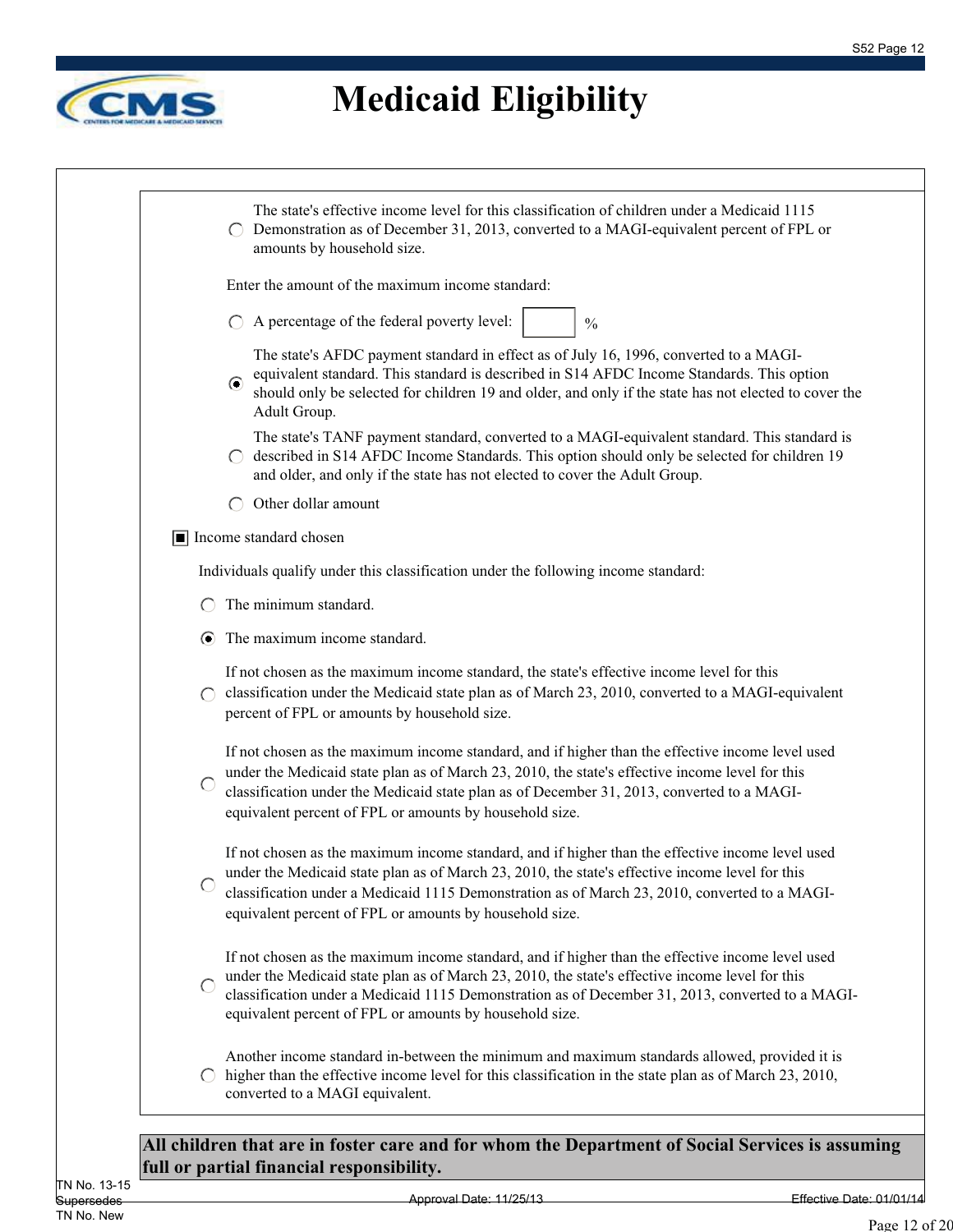

| IЦ |                                                                                                                                                                                                                                                                                                                             |
|----|-----------------------------------------------------------------------------------------------------------------------------------------------------------------------------------------------------------------------------------------------------------------------------------------------------------------------------|
|    | Income standard used                                                                                                                                                                                                                                                                                                        |
|    | $\blacksquare$ Minimum income standard                                                                                                                                                                                                                                                                                      |
|    | The minimum income standard for this classification of children is the AFDC payment standard in effect<br>as of July 16, 1996, not converted to MAGI-equivalent. This standard is described in S14 AFDC Income<br>Standards.                                                                                                |
|    | $\blacksquare$ Maximum income standard                                                                                                                                                                                                                                                                                      |
|    | No income test was used (all income was disregarded) for this classification either in the Medicaid state<br>plan as of December 31, 2013, or under a Medicaid 1115 Demonstration as of March 23, 2010 or<br>December 31, 2013.                                                                                             |
|    | $\bigcirc$ Yes<br>$\odot$ No                                                                                                                                                                                                                                                                                                |
|    | The state certifies that it has submitted and received approval for its converted income standards<br>for this classification of children to MAGI-equivalent standards and the determination of the<br>$\sqrt{}$<br>maximum income standard to be used for this classification of children under this eligibility<br>group. |
|    | An attachment is submitted.                                                                                                                                                                                                                                                                                                 |
|    | The state's maximum income standard for this classification of children (which must exceed the<br>minimum for the classification) is:                                                                                                                                                                                       |
|    | The state's effective income level for this classification of children under the Medicaid state plan                                                                                                                                                                                                                        |
|    | as of March 23, 2010, converted to a MAGI-equivalent percent of FPL or amounts by household<br>$\left( \bullet \right)$<br>size.                                                                                                                                                                                            |
|    | The state's effective income level for this classification of children under the Medicaid state plan<br>as of December 31, 2013, converted to a MAGI-equivalent percent of FPL or amounts by<br>household size.                                                                                                             |
|    | The state's effective income level for this classification of children under a Medicaid 1115<br>Demonstration as of March 23, 2010, converted to a MAGI-equivalent percent of FPL or<br>$\left( \quad \right)$<br>amounts by household size.                                                                                |
|    | The state's effective income level for this classification of children under a Medicaid 1115<br>Demonstration as of December 31, 2013, converted to a MAGI-equivalent percent of FPL or<br>amounts by household size.                                                                                                       |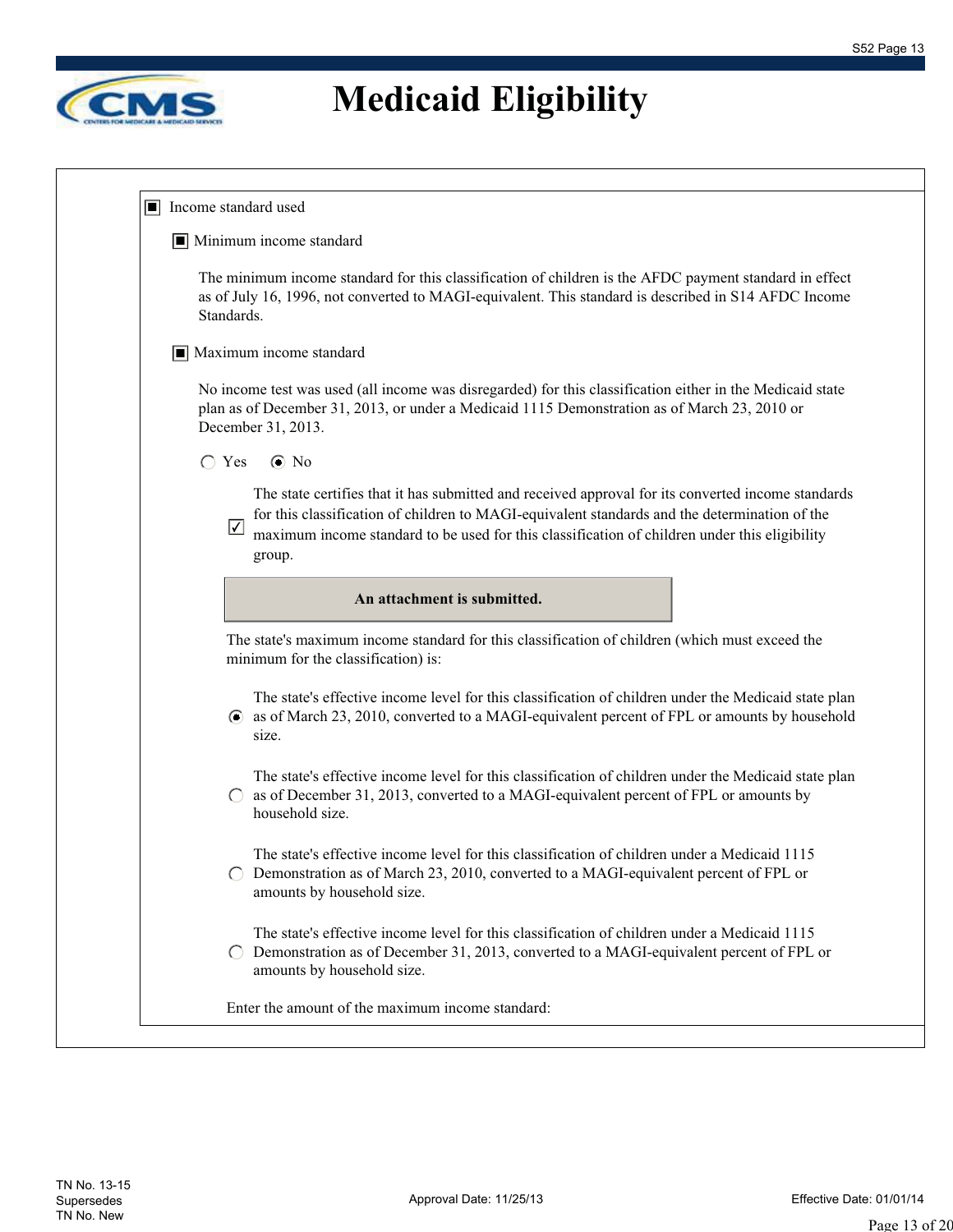

|            | A percentage of the federal poverty level:<br>$\frac{0}{0}$                                                                                                                                                                                                                                                                                                        |
|------------|--------------------------------------------------------------------------------------------------------------------------------------------------------------------------------------------------------------------------------------------------------------------------------------------------------------------------------------------------------------------|
|            | The state's AFDC payment standard in effect as of July 16, 1996, converted to a MAGI-<br>equivalent standard. This standard is described in S14 AFDC Income Standards. This option<br>$\odot$<br>should only be selected for children 19 and older, and only if the state has not elected to cover the<br>Adult Group.                                             |
|            | The state's TANF payment standard, converted to a MAGI-equivalent standard. This standard is<br>described in S14 AFDC Income Standards. This option should only be selected for children 19<br>and older, and only if the state has not elected to cover the Adult Group.                                                                                          |
|            | Other dollar amount<br>$\left( \begin{array}{c} \end{array} \right)$                                                                                                                                                                                                                                                                                               |
|            | Income standard chosen                                                                                                                                                                                                                                                                                                                                             |
|            | Individuals qualify under this classification under the following income standard:                                                                                                                                                                                                                                                                                 |
|            | The minimum standard.                                                                                                                                                                                                                                                                                                                                              |
| $\bullet$  | The maximum income standard.                                                                                                                                                                                                                                                                                                                                       |
|            | If not chosen as the maximum income standard, the state's effective income level for this<br>classification under the Medicaid state plan as of March 23, 2010, converted to a MAGI-equivalent<br>percent of FPL or amounts by household size.                                                                                                                     |
| $\bigcirc$ | If not chosen as the maximum income standard, and if higher than the effective income level used<br>under the Medicaid state plan as of March 23, 2010, the state's effective income level for this<br>classification under the Medicaid state plan as of December 31, 2013, converted to a MAGI-<br>equivalent percent of FPL or amounts by household size.       |
| C          | If not chosen as the maximum income standard, and if higher than the effective income level used<br>under the Medicaid state plan as of March 23, 2010, the state's effective income level for this<br>classification under a Medicaid 1115 Demonstration as of March 23, 2010, converted to a MAGI-<br>equivalent percent of FPL or amounts by household size.    |
|            | If not chosen as the maximum income standard, and if higher than the effective income level used<br>under the Medicaid state plan as of March 23, 2010, the state's effective income level for this<br>classification under a Medicaid 1115 Demonstration as of December 31, 2013, converted to a MAGI-<br>equivalent percent of FPL or amounts by household size. |
|            | Another income standard in-between the minimum and maximum standards allowed, provided it is<br>higher than the effective income level for this classification in the state plan as of March 23, 2010,                                                                                                                                                             |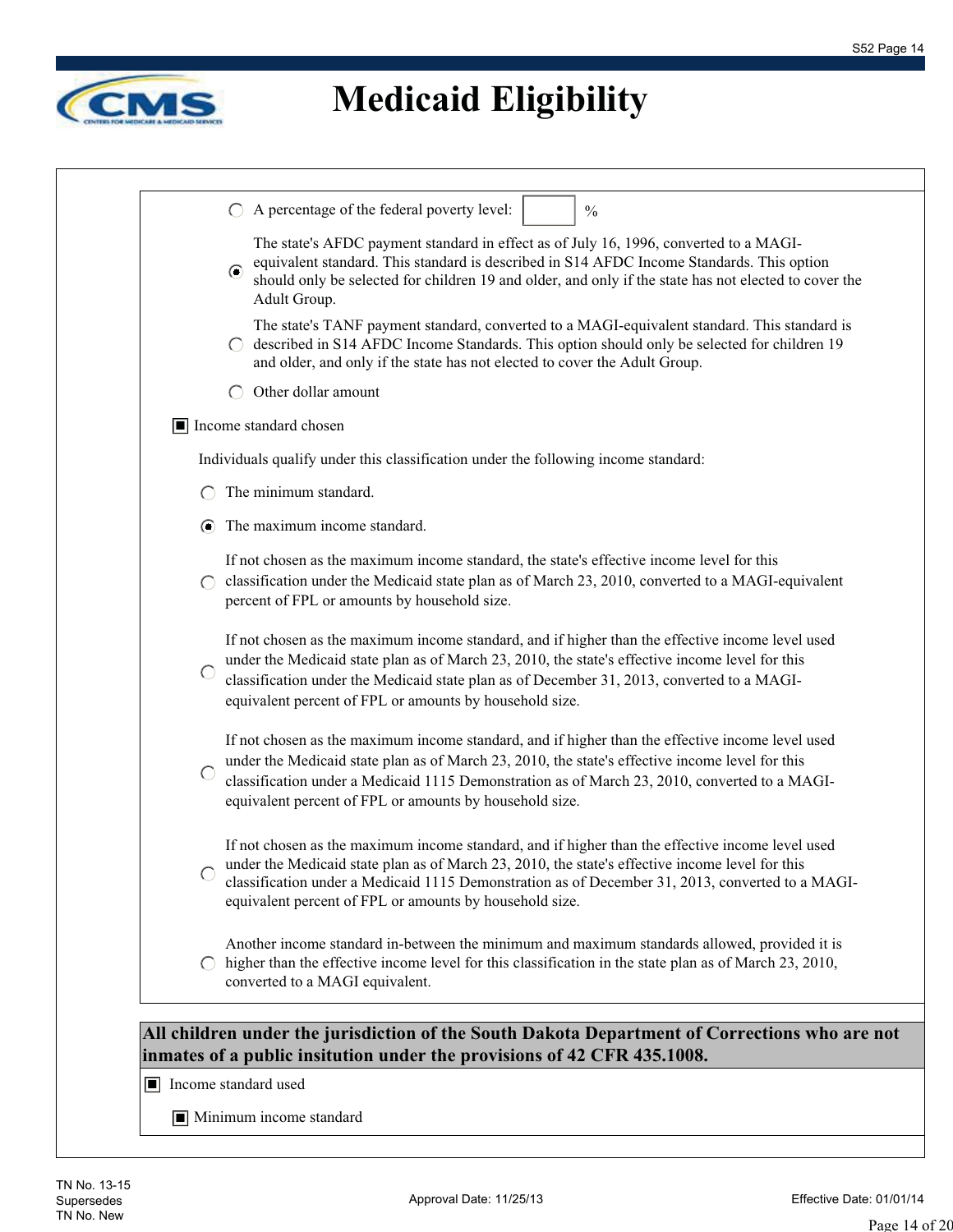

The minimum income standard for this classification of children is the AFDC payment standard in effect as of July 16, 1996, not converted to MAGI-equivalent. This standard is described in S14 AFDC Income Standards.

#### ■ Maximum income standard

No income test was used (all income was disregarded) for this classification either in the Medicaid state plan as of December 31, 2013, or under a Medicaid 1115 Demonstration as of March 23, 2010 or December 31, 2013.

#### $\bigcap$  Yes  $\bigcirc$  No

The state certifies that it has submitted and received approval for its converted income standards for this classification of children to MAGI-equivalent standards and the determination of the

maximum income standard to be used for this classification of children under this eligibility group. ✔

**An attachment is submitted.**

The state's maximum income standard for this classification of children (which must exceed the minimum for the classification) is:

The state's effective income level for this classification of children under the Medicaid state plan as of March 23, 2010, converted to a MAGI-equivalent percent of FPL or amounts by household size.

The state's effective income level for this classification of children under the Medicaid state plan  $\circ$  as of December 31, 2013, converted to a MAGI-equivalent percent of FPL or amounts by household size.

The state's effective income level for this classification of children under a Medicaid 1115  $\bigcirc$  Demonstration as of March 23, 2010, converted to a MAGI-equivalent percent of FPL or amounts by household size.

The state's effective income level for this classification of children under a Medicaid 1115  $\circ$  Demonstration as of December 31, 2013, converted to a MAGI-equivalent percent of FPL or amounts by household size.

Enter the amount of the maximum income standard:

 $\bigcirc$  A percentage of the federal poverty level:

The state's AFDC payment standard in effect as of July 16, 1996, converted to a MAGIequivalent standard. This standard is described in S14 AFDC Income Standards. This option

 $\odot$ should only be selected for children 19 and older, and only if the state has not elected to cover the Adult Group.

 $\frac{0}{0}$ 

The state's TANF payment standard, converted to a MAGI-equivalent standard. This standard is  $\bigcirc$  described in S14 AFDC Income Standards. This option should only be selected for children 19 and older, and only if the state has not elected to cover the Adult Group.

 $\bigcap$  Other dollar amount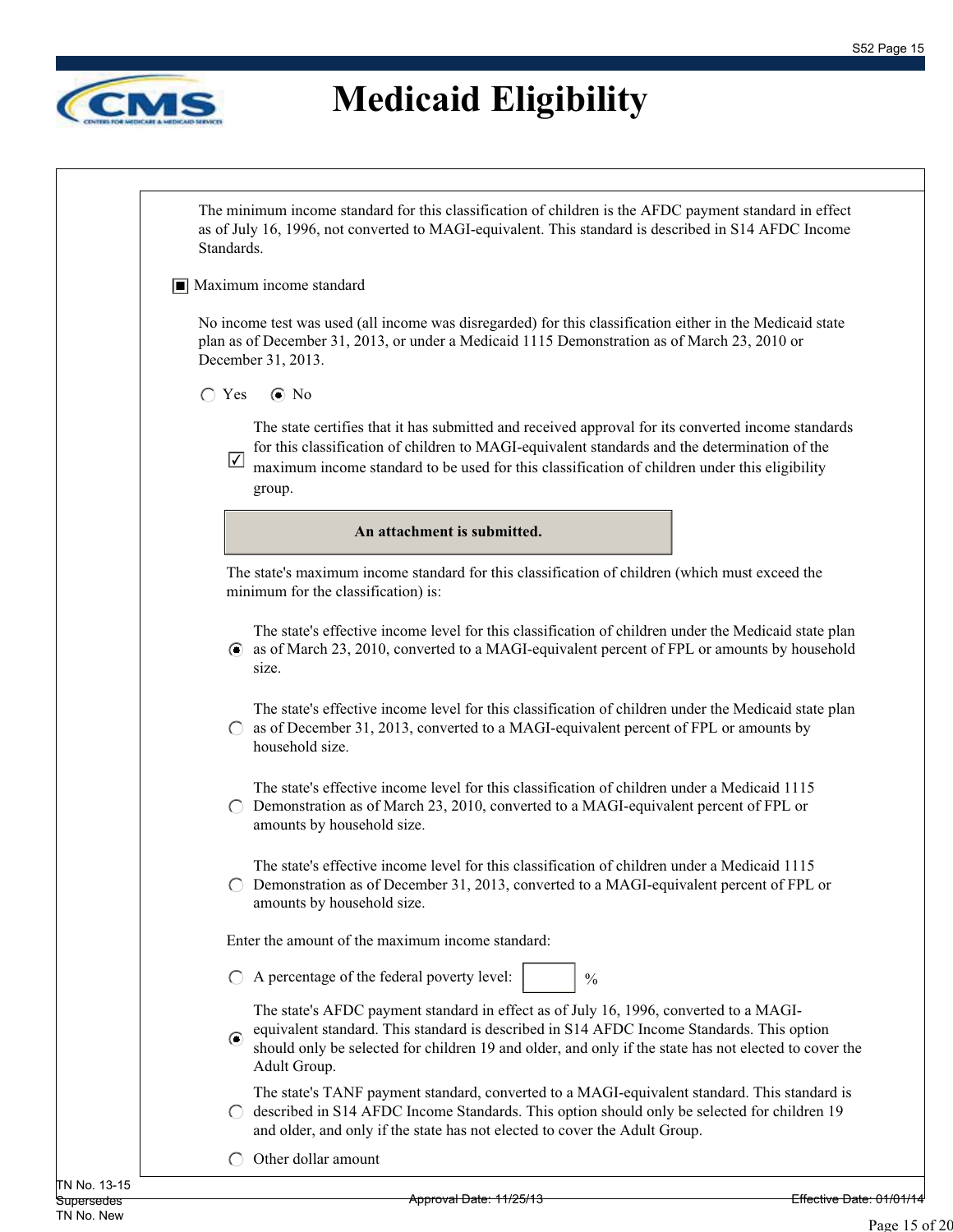٦



| Individuals qualify under this classification under the following income standard:                                                                                                                                                                                                                                                                                 |
|--------------------------------------------------------------------------------------------------------------------------------------------------------------------------------------------------------------------------------------------------------------------------------------------------------------------------------------------------------------------|
| The minimum standard.                                                                                                                                                                                                                                                                                                                                              |
| $\odot$ The maximum income standard.                                                                                                                                                                                                                                                                                                                               |
| If not chosen as the maximum income standard, the state's effective income level for this<br>classification under the Medicaid state plan as of March 23, 2010, converted to a MAGI-equivalent<br>percent of FPL or amounts by household size.                                                                                                                     |
| If not chosen as the maximum income standard, and if higher than the effective income level used<br>under the Medicaid state plan as of March 23, 2010, the state's effective income level for this<br>classification under the Medicaid state plan as of December 31, 2013, converted to a MAGI-<br>equivalent percent of FPL or amounts by household size.       |
| If not chosen as the maximum income standard, and if higher than the effective income level used<br>under the Medicaid state plan as of March 23, 2010, the state's effective income level for this<br>classification under a Medicaid 1115 Demonstration as of March 23, 2010, converted to a MAGI-<br>equivalent percent of FPL or amounts by household size.    |
| If not chosen as the maximum income standard, and if higher than the effective income level used<br>under the Medicaid state plan as of March 23, 2010, the state's effective income level for this<br>classification under a Medicaid 1115 Demonstration as of December 31, 2013, converted to a MAGI-<br>equivalent percent of FPL or amounts by household size. |
| Another income standard in-between the minimum and maximum standards allowed, provided it is<br>higher than the effective income level for this classification in the state plan as of March 23, 2010,<br>converted to a MAGI equivalent.                                                                                                                          |
| Adjudicated children under the guardianship of the South Dakota Human Services Center who<br>are receiving inpatient treatment for drug and alcohol dependency.<br>$\boxed{\blacksquare}$ Income standard used                                                                                                                                                     |
| $\blacksquare$ Minimum income standard                                                                                                                                                                                                                                                                                                                             |
| The minimum income standard for this classification of children is the AFDC payment standard in effect<br>as of July 16, 1996, not converted to MAGI-equivalent. This standard is described in S14 AFDC Income<br>Standards.                                                                                                                                       |
| $\blacksquare$ Maximum income standard                                                                                                                                                                                                                                                                                                                             |
| No income test was used (all income was disregarded) for this classification either in the Medicaid state                                                                                                                                                                                                                                                          |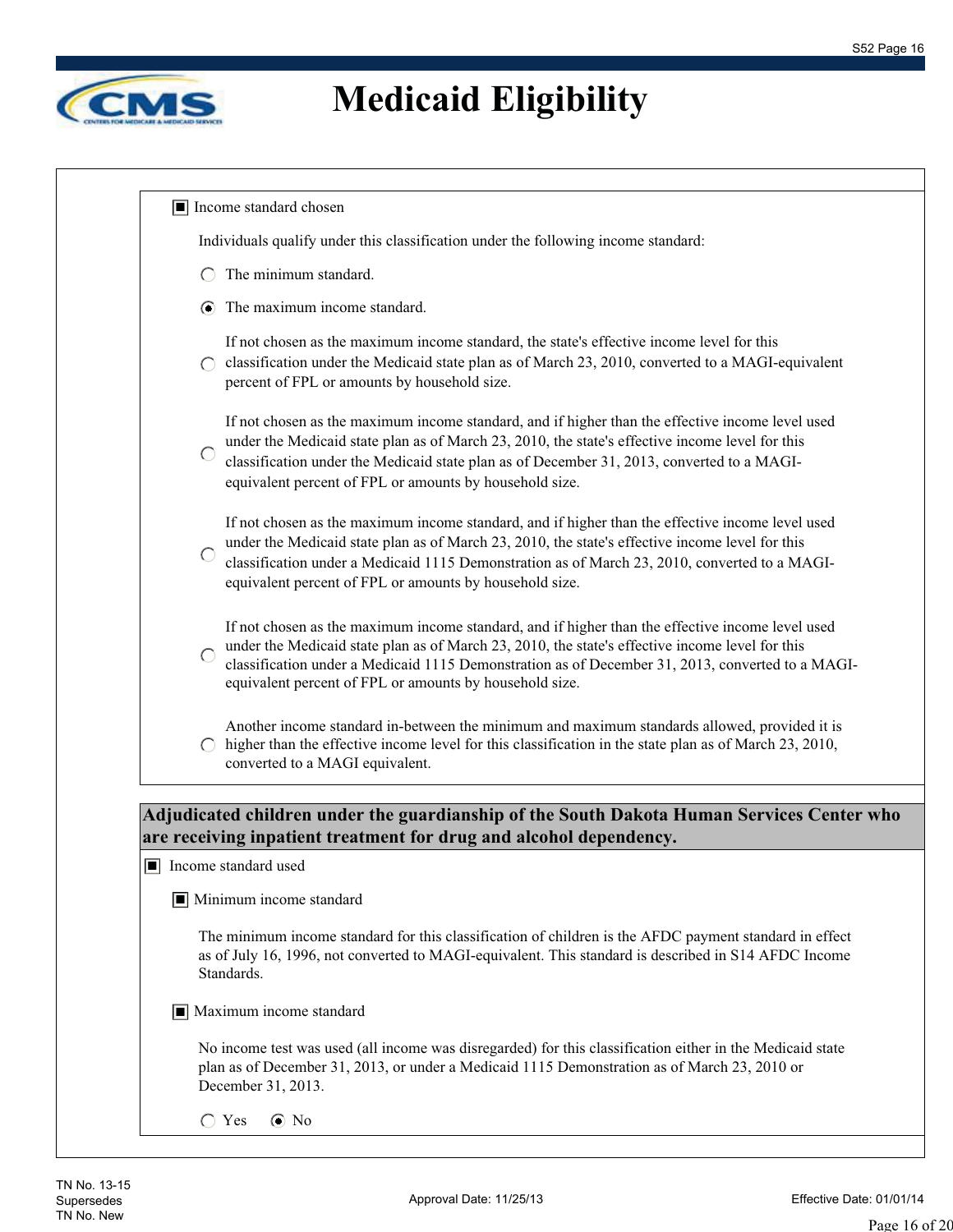

| $\sqrt{}$                                     | The state certifies that it has submitted and received approval for its converted income standards<br>for this classification of children to MAGI-equivalent standards and the determination of the<br>maximum income standard to be used for this classification of children under this eligibility<br>group. |
|-----------------------------------------------|----------------------------------------------------------------------------------------------------------------------------------------------------------------------------------------------------------------------------------------------------------------------------------------------------------------|
|                                               | An attachment is submitted.                                                                                                                                                                                                                                                                                    |
|                                               | The state's maximum income standard for this classification of children (which must exceed the<br>minimum for the classification) is:                                                                                                                                                                          |
| $\left( \bullet \right)$                      | The state's effective income level for this classification of children under the Medicaid state plan<br>as of March 23, 2010, converted to a MAGI-equivalent percent of FPL or amounts by household<br>size.                                                                                                   |
| $\left( \begin{array}{c} \end{array} \right)$ | The state's effective income level for this classification of children under the Medicaid state plan<br>as of December 31, 2013, converted to a MAGI-equivalent percent of FPL or amounts by<br>household size.                                                                                                |
|                                               | The state's effective income level for this classification of children under a Medicaid 1115<br>Demonstration as of March 23, 2010, converted to a MAGI-equivalent percent of FPL or<br>amounts by household size.                                                                                             |
|                                               | The state's effective income level for this classification of children under a Medicaid 1115<br>Demonstration as of December 31, 2013, converted to a MAGI-equivalent percent of FPL or<br>amounts by household size.                                                                                          |
|                                               | Enter the amount of the maximum income standard:                                                                                                                                                                                                                                                               |
|                                               | A percentage of the federal poverty level:<br>$\frac{0}{0}$                                                                                                                                                                                                                                                    |
| $\odot$                                       | The state's AFDC payment standard in effect as of July 16, 1996, converted to a MAGI-<br>equivalent standard. This standard is described in S14 AFDC Income Standards. This option<br>should only be selected for children 19 and older, and only if the state has not elected to cover the<br>Adult Group.    |
|                                               | The state's TANF payment standard, converted to a MAGI-equivalent standard. This standard is<br>described in S14 AFDC Income Standards. This option should only be selected for children 19<br>and older, and only if the state has not elected to cover the Adult Group.                                      |
| $\left( \begin{array}{c} \end{array} \right)$ | Other dollar amount                                                                                                                                                                                                                                                                                            |
|                                               | $\boxed{\blacksquare}$ Income standard chosen                                                                                                                                                                                                                                                                  |
|                                               | Individuals qualify under this classification under the following income standard:                                                                                                                                                                                                                             |
|                                               | The minimum standard.                                                                                                                                                                                                                                                                                          |
|                                               | The maximum income standard.                                                                                                                                                                                                                                                                                   |
|                                               | If not chosen as the maximum income standard, the state's effective income level for this<br>classification under the Medicaid state plan as of March 23, 2010, converted to a MAGI-equivalent<br>percent of FPL or amounts by household size.                                                                 |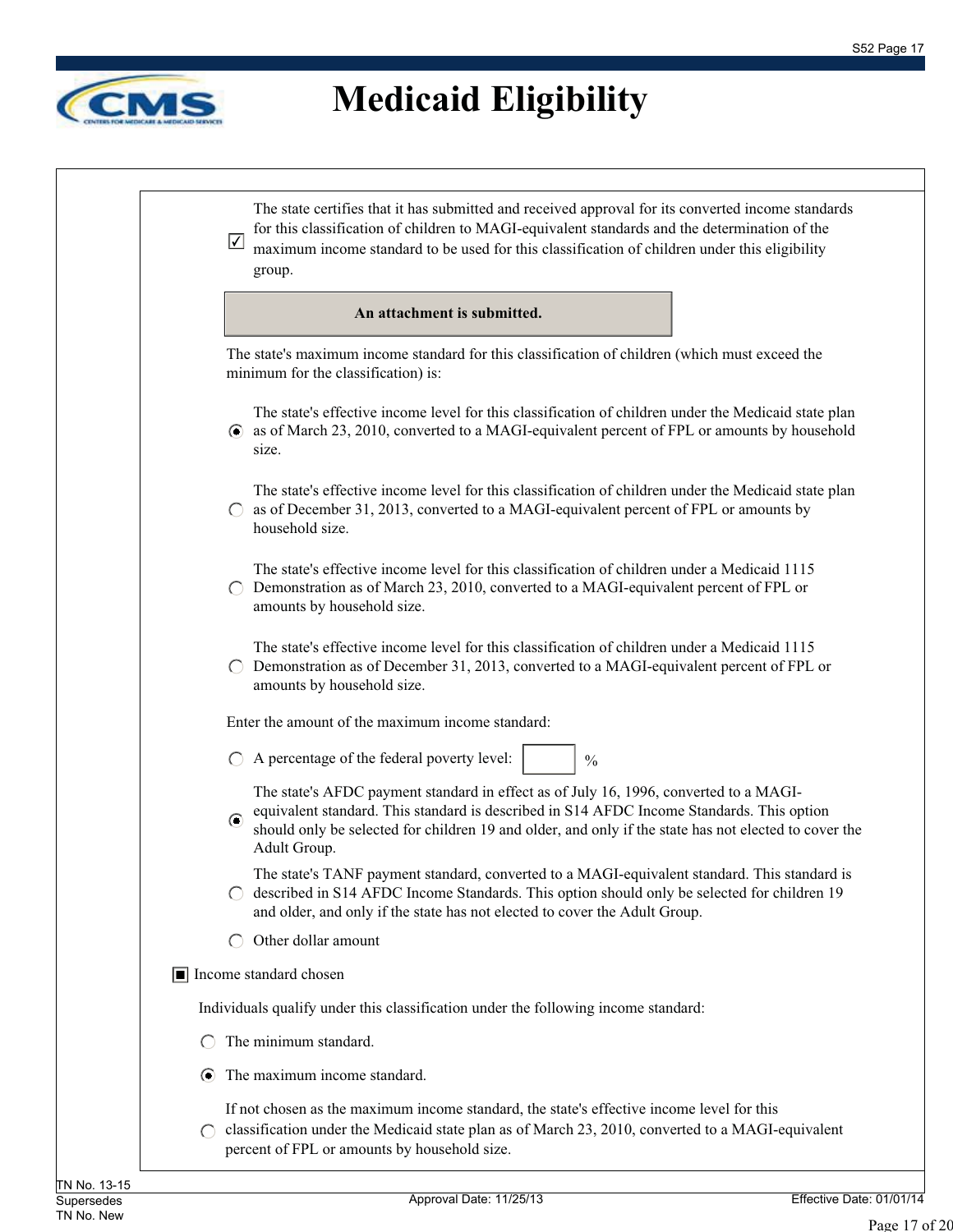

|            | $\sqrt{}$<br>maximum income standard to be used for this classification of children under this eligibility<br>group.                                                                                                                                                                                                                                               |
|------------|--------------------------------------------------------------------------------------------------------------------------------------------------------------------------------------------------------------------------------------------------------------------------------------------------------------------------------------------------------------------|
|            | The state certifies that it has submitted and received approval for its converted income standards<br>for this classification of children to MAGI-equivalent standards and the determination of the                                                                                                                                                                |
|            | $\bigcirc$ Yes<br>$\odot$ No                                                                                                                                                                                                                                                                                                                                       |
|            | No income test was used (all income was disregarded) for this classification either in the Medicaid state<br>plan as of December 31, 2013, or under a Medicaid 1115 Demonstration as of March 23, 2010 or<br>December 31, 2013.                                                                                                                                    |
|            | $\blacksquare$ Maximum income standard                                                                                                                                                                                                                                                                                                                             |
|            | The minimum income standard for this classification of children is the AFDC payment standard in effect<br>as of July 16, 1996, not converted to MAGI-equivalent. This standard is described in S14 AFDC Income<br>Standards.                                                                                                                                       |
|            | $\blacksquare$ Minimum income standard                                                                                                                                                                                                                                                                                                                             |
|            | are receiving inpatient psychiatric treatment.<br>$\blacksquare$ Income standard used                                                                                                                                                                                                                                                                              |
|            | Adjudicated children under the guardianship of the South Dakota Human Services Center who                                                                                                                                                                                                                                                                          |
|            | Another income standard in-between the minimum and maximum standards allowed, provided it is<br>$\circ$ higher than the effective income level for this classification in the state plan as of March 23, 2010,<br>converted to a MAGI equivalent.                                                                                                                  |
|            | If not chosen as the maximum income standard, and if higher than the effective income level used<br>under the Medicaid state plan as of March 23, 2010, the state's effective income level for this<br>classification under a Medicaid 1115 Demonstration as of December 31, 2013, converted to a MAGI-<br>equivalent percent of FPL or amounts by household size. |
| $\subset$  | If not chosen as the maximum income standard, and if higher than the effective income level used<br>under the Medicaid state plan as of March 23, 2010, the state's effective income level for this<br>classification under a Medicaid 1115 Demonstration as of March 23, 2010, converted to a MAGI-<br>equivalent percent of FPL or amounts by household size.    |
| $\bigcirc$ | If not chosen as the maximum income standard, and if higher than the effective income level used<br>under the Medicaid state plan as of March 23, 2010, the state's effective income level for this<br>classification under the Medicaid state plan as of December 31, 2013, converted to a MAGI-<br>equivalent percent of FPL or amounts by household size.       |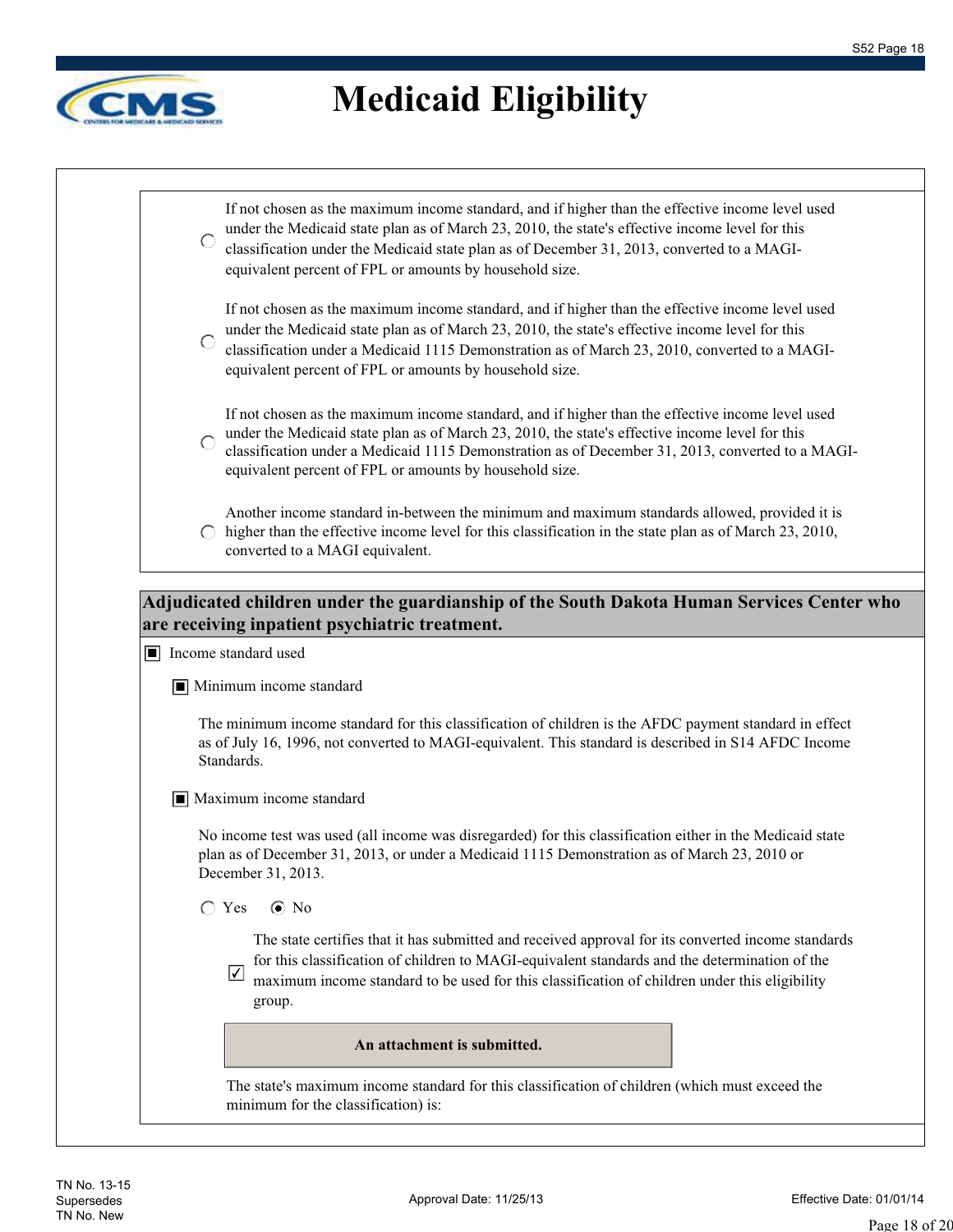

| The state's effective income level for this classification of children under the Medicaid state plan<br>• as of March 23, 2010, converted to a MAGI-equivalent percent of FPL or amounts by household<br>size.                                                                                                                                                  |
|-----------------------------------------------------------------------------------------------------------------------------------------------------------------------------------------------------------------------------------------------------------------------------------------------------------------------------------------------------------------|
|                                                                                                                                                                                                                                                                                                                                                                 |
| The state's effective income level for this classification of children under the Medicaid state plan<br>as of December 31, 2013, converted to a MAGI-equivalent percent of FPL or amounts by<br>household size.                                                                                                                                                 |
| The state's effective income level for this classification of children under a Medicaid 1115<br>Demonstration as of March 23, 2010, converted to a MAGI-equivalent percent of FPL or<br>amounts by household size.                                                                                                                                              |
| The state's effective income level for this classification of children under a Medicaid 1115<br>Demonstration as of December 31, 2013, converted to a MAGI-equivalent percent of FPL or<br>amounts by household size.                                                                                                                                           |
| Enter the amount of the maximum income standard:                                                                                                                                                                                                                                                                                                                |
| A percentage of the federal poverty level:<br>$\frac{0}{0}$                                                                                                                                                                                                                                                                                                     |
| The state's AFDC payment standard in effect as of July 16, 1996, converted to a MAGI-<br>equivalent standard. This standard is described in S14 AFDC Income Standards. This option<br>$\bullet$<br>should only be selected for children 19 and older, and only if the state has not elected to cover the<br>Adult Group.                                        |
| The state's TANF payment standard, converted to a MAGI-equivalent standard. This standard is<br>described in S14 AFDC Income Standards. This option should only be selected for children 19<br>and older, and only if the state has not elected to cover the Adult Group.                                                                                       |
| Other dollar amount                                                                                                                                                                                                                                                                                                                                             |
| Income standard chosen                                                                                                                                                                                                                                                                                                                                          |
| Individuals qualify under this classification under the following income standard:                                                                                                                                                                                                                                                                              |
| The minimum standard.                                                                                                                                                                                                                                                                                                                                           |
| The maximum income standard.                                                                                                                                                                                                                                                                                                                                    |
| If not chosen as the maximum income standard, the state's effective income level for this<br>classification under the Medicaid state plan as of March 23, 2010, converted to a MAGI-equivalent<br>percent of FPL or amounts by household size.                                                                                                                  |
| If not chosen as the maximum income standard, and if higher than the effective income level used<br>under the Medicaid state plan as of March 23, 2010, the state's effective income level for this<br>classification under the Medicaid state plan as of December 31, 2013, converted to a MAGI-<br>equivalent percent of FPL or amounts by household size.    |
| If not chosen as the maximum income standard, and if higher than the effective income level used<br>under the Medicaid state plan as of March 23, 2010, the state's effective income level for this<br>classification under a Medicaid 1115 Demonstration as of March 23, 2010, converted to a MAGI-<br>equivalent percent of FPL or amounts by household size. |
|                                                                                                                                                                                                                                                                                                                                                                 |